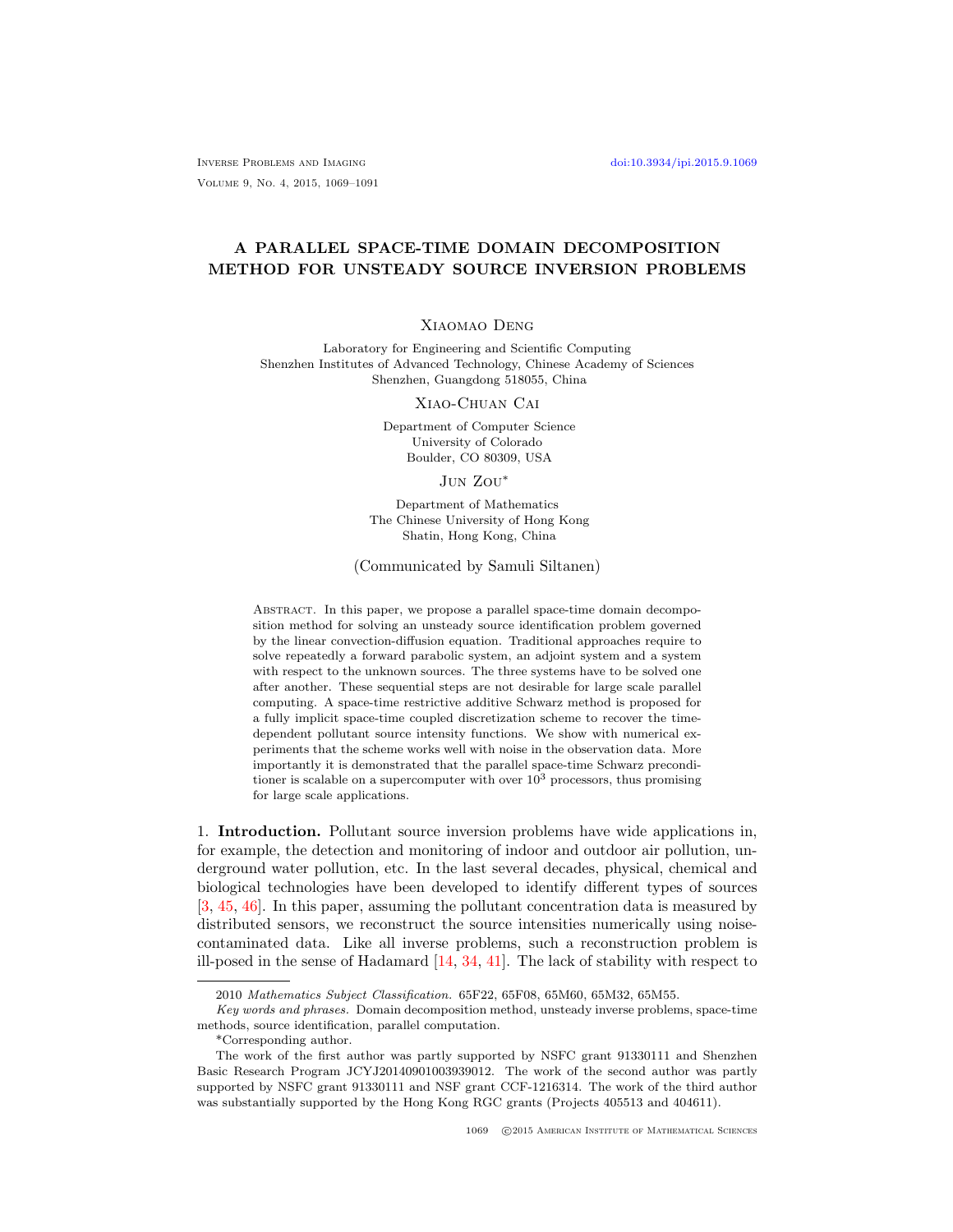the measurement data is a major issue, which means that small noise in the data may lead to significant changes in the reconstructed source strength. This problem has attracted much attention, and various methods have been developed, including both deterministic and statistical methods [\[27,](#page-21-1) [37\]](#page-22-4). Among the deterministic methods, quasi-explicit reconstruction formulas are available for one-dimensional source location recovery problems [\[19,](#page-21-2) [20\]](#page-21-3); and quasi-reversibility methods can be used to retrace the pollutant history as in [\[36\]](#page-22-5); optimization based methods are also widely used [\[2,](#page-20-1) [22,](#page-21-4) [23,](#page-21-5) [35,](#page-22-6) [40,](#page-22-7) [42\]](#page-22-8). By reformulating an inverse problem into an output least-squares PDE-constrained optimization problem complemented with Tikhonov regularization, classical optimization methods such as regression methods [\[17\]](#page-21-6), linear and nonlinear programming methods [\[17\]](#page-21-6), linear and nonlinear conjugate gradient methods  $[1, 40]$  $[1, 40]$ , Newton type methods, etc. can be used to obtain the approximate solutions. These methods can be categorized as sequential quadratic programming (SQP) methods. Reduced space SQP methods decouple the system and iteratively update the state variable, the adjoint variable and the optimization variables by solving each subsystem in a sequential order. In some sense this is a block Gauss-Seidel iteration with three large blocks. Such methods require less memory due to the reduced subproblem size but the number of outer iterations for a specified accuracy grows quickly with the increase of the optimization variables, thus they are not ideal for supercomputers with a large number of processors.

We introduce in this paper a full space approach that does not have the three large sequential steps as in the reduced space approaches. Similar approaches have been applied to flow control problems in [\[31\]](#page-21-7). The full space method solves the state variable, adjoint variable and the optimization variables simultaneously, thus avoids repeatedly solving the subsystems. However the fully coupled system is several times larger in size and more ill-conditioned, direct methods such as Gaussian elimination or LU factorization as well as the classical iterative methods such as the Jacobi method, the Gauss-Seidel method are not suitable. To ease the difficulty of solving the large system, a preconditioned Krylov subspace technique is considered to reduce the condition number and the computing time significantly [\[9,](#page-21-8) [44\]](#page-22-9).

The inverse problem of recovering the pollutant source intensity functions can be reformulated into a PDE-constrained optimization problem. In this paper, we derive its continuous Karush-Kuhn-Tucker (KKT) system [\[24\]](#page-21-9), including the state equation, the adjoint equation and other derivative equations with respect to each unknown source intensity. Two main challenges of the problem lie in that firstly the adjoint equation needs the final state of the pollutant source distribution, which implies that the state equation and the adjoint equation should be solved in a sequential order; secondly the time marching of the unsteady problem is directional and sequential, thus difficult to break down into parallel steps. For unsteady PDEconstrained optimization problems, a steady state optimization subproblem is solved at each time step [\[44\]](#page-22-9). And in [\[18\]](#page-21-10), a block time-marching method is used to reduce the number of sequential steps and increase the degree of parallelism. In this paper, we propose a fully coupled space-time domain decomposition method that couples the time with the space domain and decomposes the "space-time" domain into subdomains, then apply an additive Schwarz preconditioned Krylov subspace technique to solve the "space-time" problem. Our algorithm is fully parallel in space and time, avoids the sequential time marching steps, and does not need to solve optimization subproblems. As far as we know, no published work has achieved such a degree of parallelism for time-dependent inverse problems.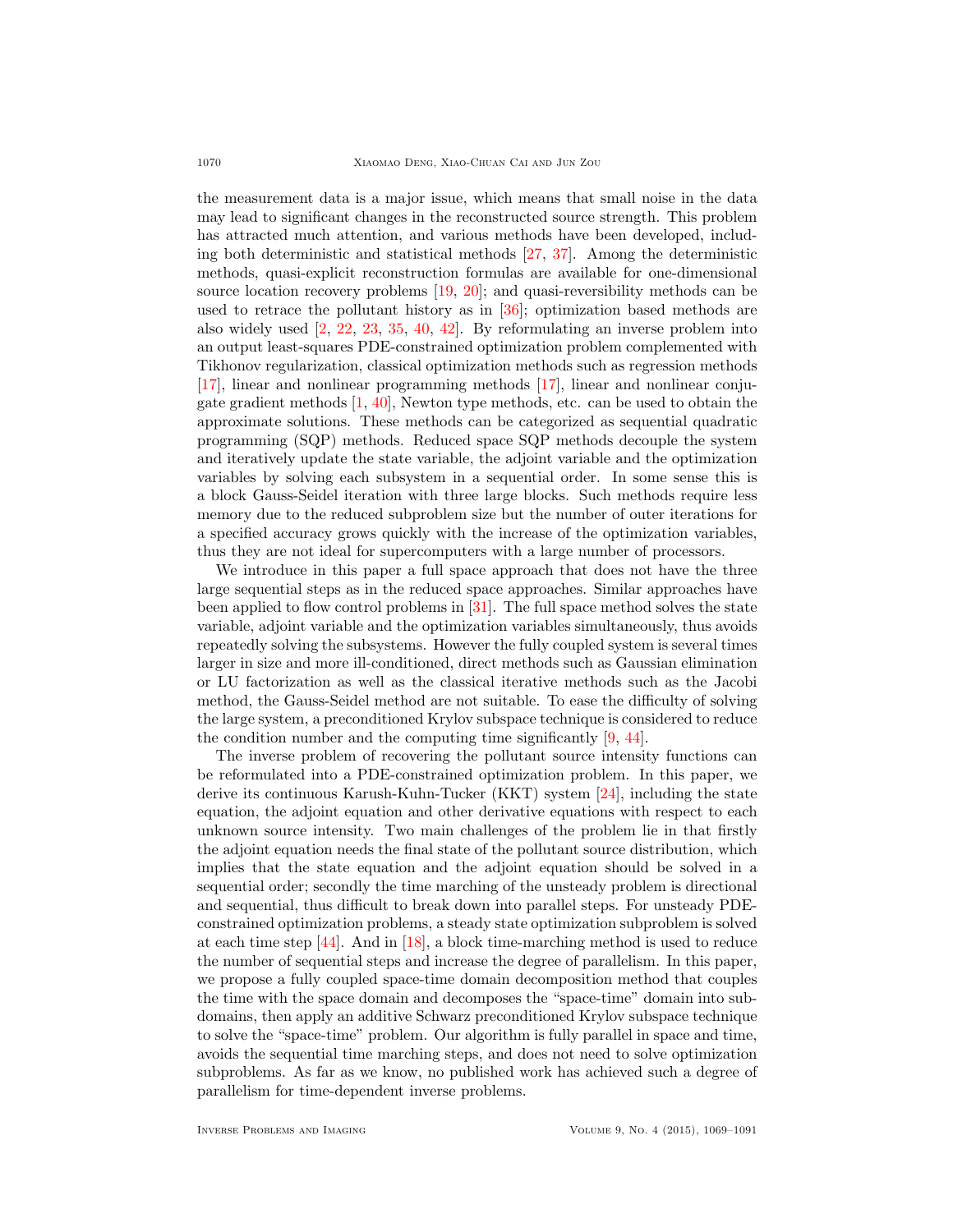The rest of this paper is arranged as follows. The mathematical model and its corresponding optimization functional, and the derivation of the KKT system are formulated in Section [2.](#page-2-0) The discretization of the KKT system is given in Section [3.](#page-5-0) The parallel algorithm for solving the KKT system is proposed in Section [4.](#page-6-0) Some numerical experiments are shown in Section [5](#page-10-0) and concluding remarks are given in Section [6.](#page-19-0)

<span id="page-2-0"></span>2. Model formulation. We consider a flow domain  $\Omega \in \mathbb{R}^2$  in which several point pollutant sources are present. The distribution of the pollutant concentration is denoted by  $C(\mathbf{x}, t)$  at location **x** and time t. The transport process is modeled by the following convection-diffusion equation [\[3,](#page-20-0) [32\]](#page-21-11):

<span id="page-2-1"></span>
$$
(1) \quad \frac{\partial C}{\partial t} = \nabla \cdot (a(\mathbf{x}) \nabla C) - \nabla \cdot (\mathbf{v}(\mathbf{x}) C) + \sum_{i=1}^{s} \delta(\mathbf{x} - \mathbf{x}_{i}^{*}) f_{i}(t), \ 0 < t < T, \ \mathbf{x} \in \Omega,
$$

where  $f_i(t)$  is the temporal intensity of the i<sup>th</sup> source at location  $\mathbf{x}_i^*, i = 1, \dots, s, s$ is the number of sources,  $a(\mathbf{x})$  and  $\mathbf{v}(\mathbf{x})$  are the diffusive and convective coefficient.  $\delta(\cdot)$  is the Dirac delta distribution [\[5\]](#page-20-3). The model is complemented by the following boundary conditions

<span id="page-2-4"></span>(2) 
$$
C(\mathbf{x}, t) = p(\mathbf{x}, t), \quad \mathbf{x} \in \Gamma_1; \quad a(\mathbf{x}) \frac{\partial C}{\partial \mathbf{n}} = q(\mathbf{x}, t), \quad \mathbf{x} \in \Gamma_2
$$

and the initial condition

<span id="page-2-2"></span>(3) 
$$
C(\mathbf{x},0) = C_0(\mathbf{x}), \quad \mathbf{x} \in \Omega,
$$

where  $\Gamma_1$  and  $\Gamma_2$  cover the physical boundary  $\overline{\partial\Omega} = \overline{\Gamma}_1 \bigcup \overline{\Gamma}_2$ ,  $p(\mathbf{x}, t)$  and  $q(\mathbf{x}, t)$  are given functions for Dirichlet and Neumann boundary condition respectively. If the source locations  $\mathbf{x}_i^*$   $(i = 1, \dots, s)$  and the corresponding time-dependent intensities  $f_i(t)$   $(i = 1, \dots, s)$  in [\(1\)](#page-2-1) are all known, then the distribution of the pollutant concentration  $C(\mathbf{x}, t)$  can be obtained by solving the convection-diffusion equation [\(1\)](#page-2-1)-[\(3\)](#page-2-2). This is usually called a forward or direct problem. In this paper, we are concerned about the inverse problem, that is, using the noise-contaminated data  $C^{\varepsilon}(\mathbf{x},t)$  ( $\varepsilon$  is the noise level) of the concentration  $C(\mathbf{x},t)$  in  $\Omega$  at terminal time T to recover the source intensity functions  $f_i(t)$   $(i = 1, \dots, s)$ . In practice, the data  $C^{\varepsilon}(\mathbf{x},t)$  is measured by a sensor network placed at some discrete points inside the domain  $\Omega$  [\[26,](#page-21-12) [30\]](#page-21-13). A discussion of the sensor network can be found in [\[26\]](#page-21-12), but we shall assume that the measurement data is available here at a set of uniformly distributed sensors inside  $\Omega$ .

The Tikhonov optimization algorithm is popular for time-dependent parameter identification problems [\[22,](#page-21-4) [23\]](#page-21-5). The main ingredient of the algorithm includes reformulating the reconstruction process as the minimization of the following functional:

<span id="page-2-3"></span>(4) 
$$
J(\mathbf{f}) = \frac{1}{2} \int_{\Omega} (C(\mathbf{x}, T) - C^{\varepsilon}(\mathbf{x}, T))^2 d\mathbf{x} + N_{\beta}(\mathbf{f}),
$$

where  $\mathbf{f} = (f_1, f_2, \dots, f_s)^T$ , and  $N_\beta(\mathbf{f})$  denotes some Tikhonov regularization. Possible choices for the regularizations include  $L^2$ ,  $H^1$  and BV regularizations. Here we consider a combination of the  $L^2$  and  $H^1$  regularizations in the following form

<span id="page-2-5"></span>(5) 
$$
N_{\beta}(\mathbf{f}) = \sum_{i=1}^{s} \frac{\beta_1^i}{2} \int_0^T (f_i(t))^2 dt + \sum_{i=1}^{s} \frac{\beta_2^i}{2} \int_0^T |f'_i(t)|^2 dt,
$$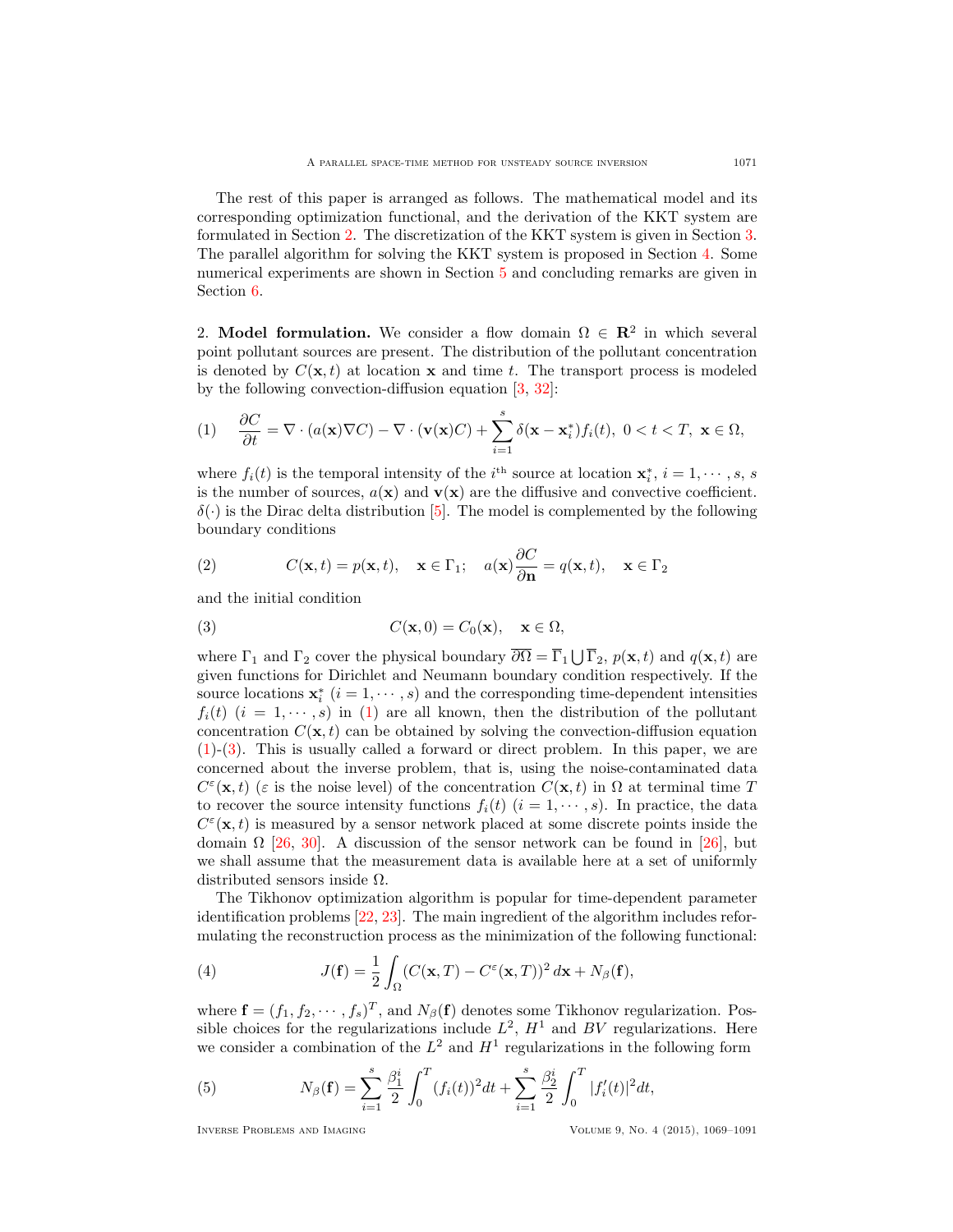where  $\beta_1^i, \beta_2^i, i = 1, \dots, s$ , are the  $L^2$  or  $H^1$  regularization parameters for the source intensity  $f_1(t), \cdots, f_s(t)$  respectively. The minimization of the functional [\(4\)](#page-2-3) is subject to the constraints that  $C(\mathbf{x}, t)$  satisfies the state equation [\(1\)](#page-2-1) with the boundary conditions [\(2\)](#page-2-4) and the initial condition [\(3\)](#page-2-2). This has transformed the original inverse source problem into a PDE-constrained optimization problem.

Two kinds of approaches for the optimization problem [\(4\)](#page-2-3) are available, the discretize-then-optimize approach and the optimize-then-discretize approach. The solutions from both approaches are credible, although they are not necessarily the same [\[31\]](#page-21-7). We shall use the optimize-then-discretize approach in this work.

Let  $W^{1,p}(\Omega)$  and  $W^{1,q}(\Omega)$  be standard Sobolev spaces with  $p, q > 0$  such that  $1/p + 1/q = 1$  and  $p > 2$ ,  $q < 2$ . We formally write [\(1\)](#page-2-1) as an operator equation  $L(C, f) = 0$ , then introduce a corresponding Lagrange multiplier  $G \in W^{1,p}(\Omega)$  and the following Lagrange functional [\[2,](#page-20-1) [22,](#page-21-4) [23\]](#page-21-5):

<span id="page-3-0"></span>(6) 
$$
\mathcal{J}(C, \mathbf{f}, G) = \frac{1}{2} \int_{\Omega} (C(\mathbf{x}, T) - C^{\epsilon}(\mathbf{x}, T))^2 d\mathbf{x} + N_{\beta}(\mathbf{f}) + (G, L(C, \mathbf{f})),
$$

where G is the Lagrange multiplier or the adjoint variable, and  $(G, L(C, \mathbf{f}))$  stands for the dual product.

Taking the variations of [\(6\)](#page-3-0) with respect to G, C and  $f_i$ ,  $i = 1, \dots, s$ , a system of partial differential equations is derived to characterize the first-order optimality conditions for this optimization problem  $(6)$ . They are the so-called Karush-Kuhn-Tucker (KKT) optimality conditions [\[24\]](#page-21-9). It has been verified that the minimization problem [\(4\)](#page-2-3) is equivalent to solving the KKT system of the Lagrangian functional  $\mathcal{J}(C, \mathbf{f}, G)$  in [\[11\]](#page-21-14). The three sets of equations in the KKT system are obtained as follows:

(a) The Gâteaux derivative of  $\mathcal J$  with respect to G at direction v is given by

$$
\mathcal{J}_G(C, \mathbf{f}, G)v = (v, L(C, \mathbf{f}))
$$
  
=  $\left(\frac{\partial C}{\partial t}, v\right) + (a\nabla C, \nabla v) + (\nabla \cdot (\mathbf{v}C), v)$   
-  $\sum_{i=1}^s v(\mathbf{x}_i^*) f_i(t) - \langle q, v \rangle_{\Gamma_2}$ 

for all  $v \in W^{1,p}(\Omega)$ .

(b) The Gâteaux derivative of  $\mathcal J$  in [\(6\)](#page-3-0) with respect to C at direction  $w \in W^{1,q}(\Omega)$ is given by

<span id="page-3-1"></span>(7)  

$$
\mathcal{J}_C(C, \mathbf{f}, G)w = \int_{\Omega} (C(\mathbf{x}, T) - C^{\varepsilon}(\mathbf{x}, T))w d\mathbf{x} + \int_0^T \int_{\Omega} G\left(\frac{\partial w}{\partial t} - \nabla \cdot (a(\mathbf{x}) \nabla w) + \nabla \cdot (\mathbf{v}(\mathbf{x})w)\right) d\mathbf{x} dt.
$$

For convenience, we write

$$
\tilde{L}w := \frac{\partial w}{\partial t} - \nabla \cdot (a(\mathbf{x})\nabla w) + \nabla \cdot (\mathbf{v}(\mathbf{x})w),
$$

and obtain by integrating by part for the second term of [\(7\)](#page-3-1) that

$$
(G, \tilde{L}w) = \int_0^T \int_{\Omega} G\left(\frac{\partial w}{\partial t} - \nabla \cdot (a(\mathbf{x})\nabla w) + \nabla \cdot (\mathbf{v}(\mathbf{x})w)\right) d\mathbf{x} dt
$$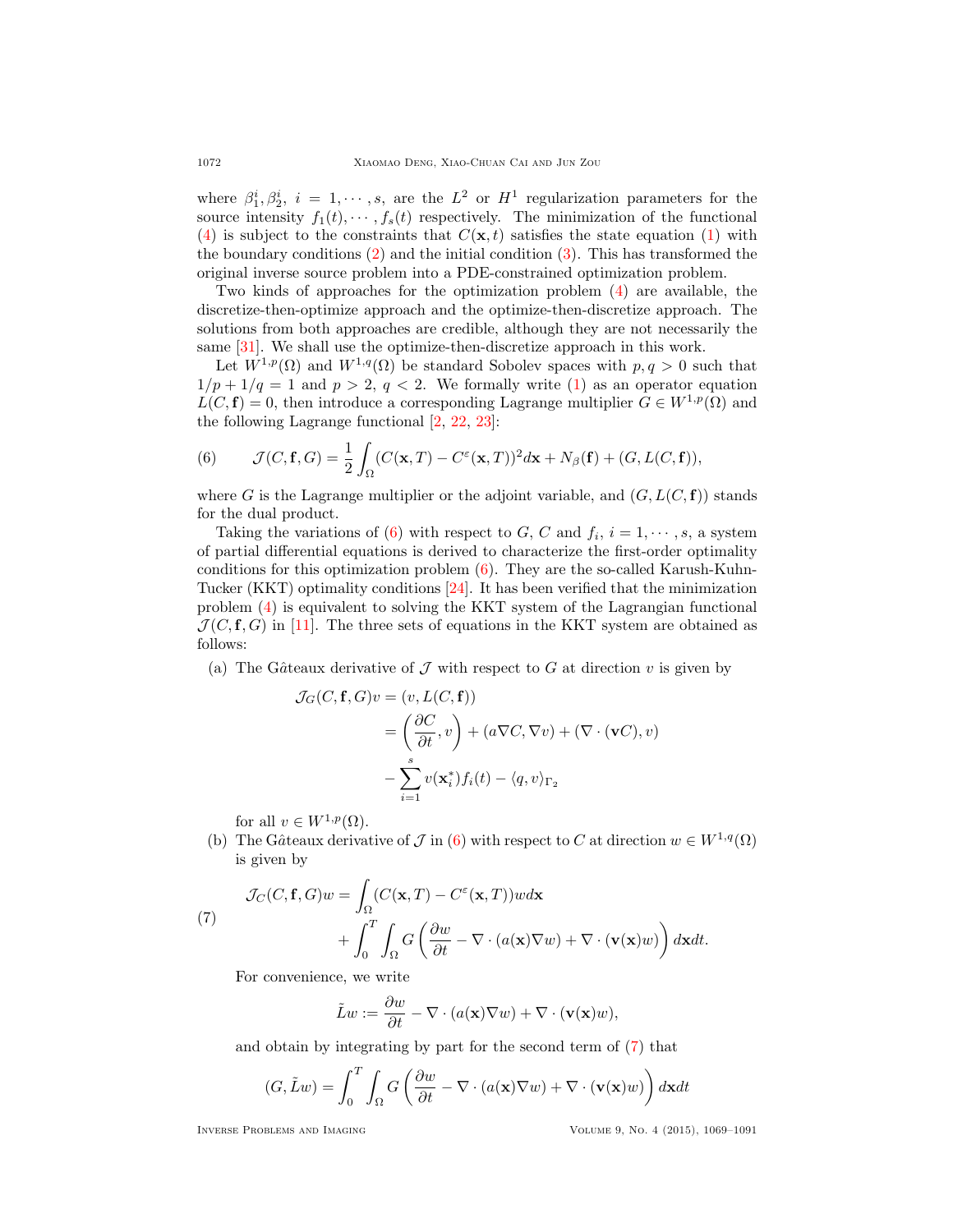A PARALLEL SPACE-TIME METHOD FOR UNSTEADY SOURCE INVERSION 1073

$$
= \int_{\Omega} Gw|_{0}^{T} d\mathbf{x} - \int_{0}^{T} \int_{\Omega} w \frac{\partial G}{\partial t} d\mathbf{x} dt - \int_{0}^{T} \int_{\partial \Omega} a(\mathbf{x}) \frac{\partial w}{\partial \mathbf{n}} G d\Gamma dt
$$
  
+ 
$$
\int_{0}^{T} \int_{\Omega} a(\mathbf{x}) \nabla w \cdot \nabla G d\mathbf{x} dt + \int_{0}^{T} \int_{\Omega} \nabla \cdot (\mathbf{v}(\mathbf{x})w) G d\mathbf{x} dt
$$
  
= 
$$
\int_{\Omega} Gw|_{0}^{T} d\mathbf{x} + \int_{0}^{T} \int_{\partial \Omega} \left( -a(\mathbf{x}) \frac{\partial w}{\partial \mathbf{n}} G \right) d\Gamma dt
$$
  
+ 
$$
\int_{0}^{T} \int_{\Omega} \left( -w \frac{\partial G}{\partial t} + a(\mathbf{x}) \nabla w \cdot \nabla G + \nabla \cdot (\mathbf{v}(\mathbf{x})w) G \right) d\mathbf{x} dt.
$$

Then applying the boundary and initial conditions of w, i.e.  $w = 0$  on  $\Gamma_1$  and  $a(\mathbf{x})\frac{\partial w}{\partial \mathbf{n}} = 0$  on  $\Gamma_2$ ,  $w(\mathbf{x}, 0) = 0$ , we derive

$$
(G, \tilde{L}w) = \int_{\Omega} G(\mathbf{x}, T)w(\mathbf{x}, T)d\mathbf{x} + \int_{0}^{T} \int_{\Gamma_{1}} \left( -a(\mathbf{x}) \frac{\partial w}{\partial \mathbf{n}} G \right) d\Gamma dt
$$

$$
+ \int_{0}^{T} \int_{\Omega} \left( -w \frac{\partial G}{\partial t} + a(\mathbf{x}) \nabla w \cdot \nabla G + \nabla \cdot (\mathbf{v}(\mathbf{x})w) G \right) d\mathbf{x} dt.
$$

Now noting the arbitrariness of  $w$ , we can deduce the adjoint system for the Lagrange multiplier G, namely  $G(\mathbf{x}, T) = 0$  for  $\mathbf{x} \in \Omega$ ,  $G(\mathbf{x}, t) = 0$  on  $\Gamma_1$  and  $G(\mathbf{x}, t)$  satisfies

(8) 
$$
-(G_t, w) + (a\nabla G, \nabla w) + (\nabla \cdot (\mathbf{v}w), G) = -(\delta(t-T)(C(\cdot, t) - C^{\varepsilon}(\cdot, t)), w)
$$

for all  $w \in W^{1,q}(\Omega)$  such that  $w = 0$  on  $\Gamma_1$ , where  $\delta(t - T)$  is the Dirac delta distribution at  $t = T$ .

(c) The Gâteaux derivative of  $\mathcal J$  in [\(6\)](#page-3-0) with respect to  $f_i$  at direction  $g \in H^1(0,T)$ is given by

<span id="page-4-1"></span>(9)  
\n
$$
\mathcal{J}_{f_i}(C, \mathbf{f}, G)g = \beta_1^i \int_0^T f_i(t)g(t)dt + \beta_2^i \int_0^T f'_i(t)g'(t)dt - \int_0^T \int_{\Omega} (G(\mathbf{x}, t), \delta(\mathbf{x} - \mathbf{x}_i^*)g(t))d\mathbf{x}dt = \int_0^T (\beta_1^i f_i(t) - G(\mathbf{x}_i^*, t))g(t)dt + \beta_2^i \int_0^T f'_i(t)g'(t)dt.
$$

Putting (a)-(c) together, the KKT system is formulated as follows:

(10) 
$$
\begin{cases} \mathcal{J}_G(C, \mathbf{f}, G)v = 0 \\ \mathcal{J}_C(C, \mathbf{f}, G)w = 0 \\ \mathcal{J}_i(C, \mathbf{f}, G)g = 0, \quad i = 1, \cdots, s, \end{cases}
$$

that is, for any  $v \in W^{1,p}(\Omega)$  and  $w \in W^{1,q}(\Omega)$ , we have the following coupled system:

<span id="page-4-0"></span>(11) 
$$
\begin{cases} \left(\frac{\partial C}{\partial t}, v\right) + (a\nabla C, \nabla v) + (\nabla \cdot (\mathbf{v}C), v) - \sum_{i=1}^{s} v(\mathbf{x}_{i}^{*}) f_{i}(t) - \langle q, v \rangle_{\Gamma_{2}} = 0\\ -\left(\frac{\partial G}{\partial t}, w\right) + (a(\mathbf{x})\nabla G, \nabla w) + (\nabla \cdot (\mathbf{v}(\mathbf{x})w), G)\\ + (\delta(t - T)(C(\cdot, t) - C^{\varepsilon}(\cdot, t)), w) = 0\\ - (G(\mathbf{x}_{i}^{*}, \cdot), g) + \beta_{1}^{i}(f_{i}, g) + \beta_{2}^{i}(f'_{i}, g') = 0, \quad i = 1, \cdots, s \end{cases}
$$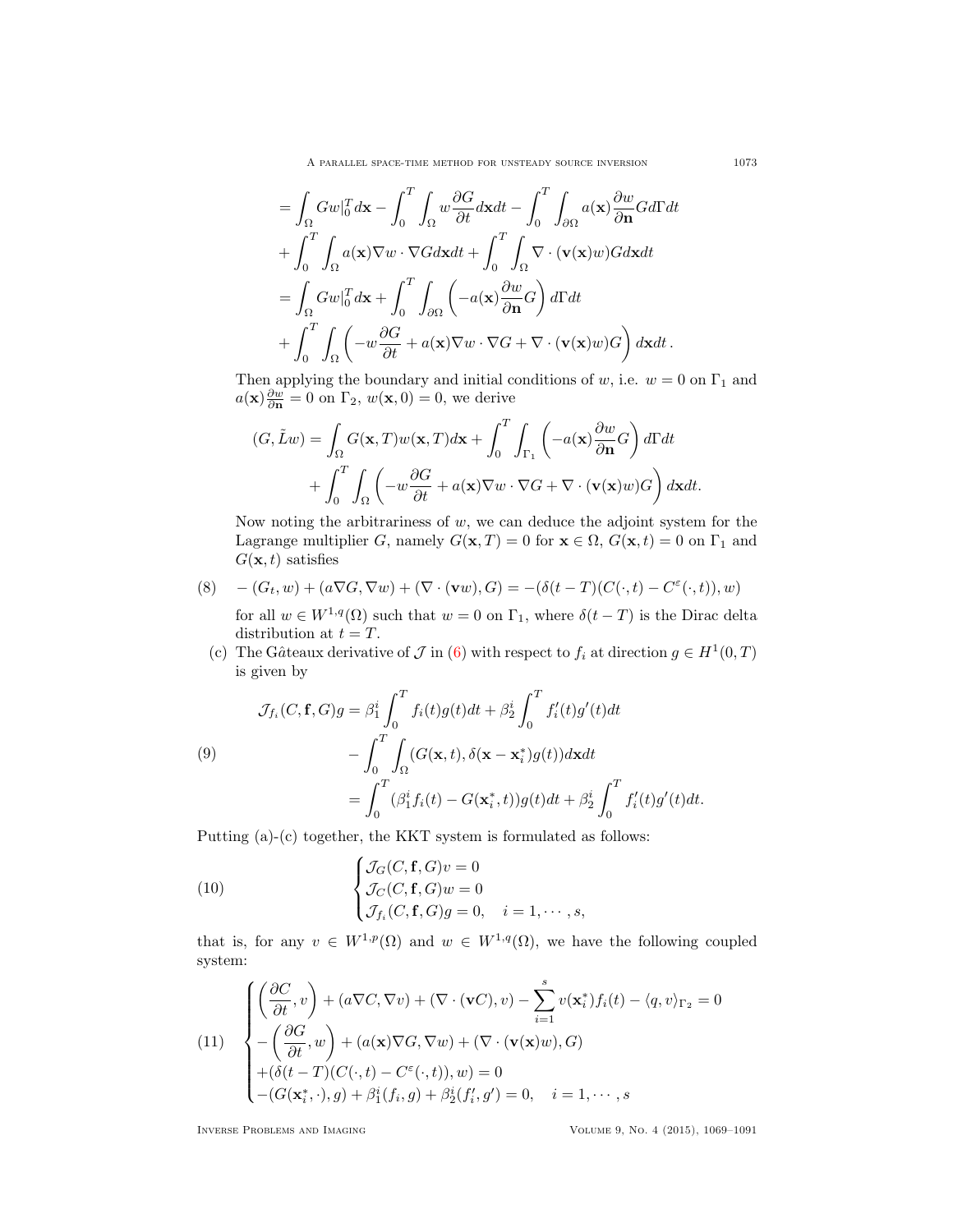with  $C(\mathbf{x}, 0) = C_0(\mathbf{x}), G(\mathbf{x}, T) = 0$ . The rest of the paper is devoted to solving [\(11\)](#page-4-0) as a coupled space-time system. It is noted that the first equation in [\(11\)](#page-4-0) is the state equation, and the second equation is the adjoint equation, and the last set of equations are elliptic equations with respect to each unknown source intensity.

<span id="page-5-0"></span>3. Finite element discretization. Let  $\mathcal{T}^h$  be a triangulation of  $\Omega$  with triangular elements, then we define  $V^h$  as the finite element space  $[12]$  consisting of continuous piecewise linear functions on  $\mathcal{T}^h$ , and  $\mathring{V}^h$  the subspace of  $\mathring{V}^h$  with functions vanishing on the Dirichlet boundary  $\Gamma_1$ . To fully discretize the system [\(11\)](#page-4-0), we partition the time interval  $[0,T]$  as  $0 = t^0 < t^1 < \cdots < t^M = T$ , with  $t^n = n\tau, \tau = T/M$ . Define  $U^{\tau}$  as a piecewise linear continuous finite element space in time. For a given sequence  $\{H^n(\mathbf{x}) = H(\mathbf{x}, t^n)\}\,$ , we define the difference quotient and the averaging function respectively by

(12) 
$$
\partial_{\tau} H^n(\mathbf{x}) = \frac{H^n(\mathbf{x}) - H^{n-1}(\mathbf{x})}{\tau}, \qquad \bar{H}^n = \frac{H(\mathbf{x}, t^{n-1}) + H(\mathbf{x}, t^n)}{2}.
$$

Let  $\pi_h$  be the finite element interpolation associated with the space  $V^h$ , and  $C_h^n(\mathbf{x})$  be the finite element approximation of  $C(\mathbf{x}, t^n)$ , then we discretize the state and adjoint equations of the system [\(11\)](#page-4-0) by the Crank-Nicolson scheme in time and piecewise linear finite elements in space, and lastly we use piecewise linear finite element in time to discretize the equations with respect to f. The finite element approximation of the KKT system [\(11\)](#page-4-0) can be formulated as follows:

Find a sequence of approximations  $C_h^n$ ,  $G_h^n \in V^h$   $(0 \le n \le M)$ ,  $f_i^{\tau} \in U^{\tau}$ ,  $i =$ 1,  $\cdots$ , s, such that  $C_h^0 = \pi_h C_0$ ,  $G_h^M = \mathbf{0}$  and  $C_h^n(\mathbf{x}) = \pi_h p(\mathbf{x}, t^n)$ ,  $G_h^n(\mathbf{x}) = \mathbf{0}$  for  $\mathbf{x} \in \Gamma_1$  satisfying

<span id="page-5-1"></span>(13)  
\n
$$
\begin{cases}\n(\partial_{\tau}C_h^n, v_h) + (a\nabla \bar{C}_h^n, \nabla v_h) + (\nabla \cdot (\mathbf{v}\bar{C}_h^n), v_h) \\
= \sum_{i=1}^s v_h(\mathbf{x}_i^*) \bar{f}_i^n + \langle \bar{q}^n, v_h \rangle_{\Gamma_2}, \ \forall v_h \in \mathring{V}^h, \ n = 1, \cdots, M \\
-(\partial_{\tau}G_h^n, w_h) + (a\nabla \bar{G}_h^n, \nabla w_h) + (\nabla \cdot (\mathbf{v}w_h), \bar{G}_h^n) \\
= -\chi_n((C_h^n - C^{\varepsilon}), w_h), \ \forall w_h \in \mathring{V}^h, \ n = M, \cdots, 1 \\
-(G^{\tau}(\mathbf{x}_i^* \cdot), g^n) + \beta_1^i(f_i^{\tau}, g^n) + \beta_2^i((f_i^{\tau})', (g^n)^{\prime}) = 0, \ i = 1, \cdots, s, \ n = 0, \cdots, M,\n\end{cases}
$$

where  $\chi_n = \frac{1}{2}$  when  $n = M$  and 0 when  $1 \leq n < M$ . We denote the basis functions of finite element spaces  $V^h$  and  $U^{\tau}$  by  $\phi_i$ ,  $i = 1, \cdots, N$  and  $g^n$ ,  $n = 0, \cdots, M$ , respectively, and introduce the following matrices:

$$
A = (a_{ij})_{i,j=1,\dots,N}, \t a_{ij} = (a\nabla\phi_i, \nabla\phi_j)
$$
  
\n
$$
B = (b_{ij})_{i,j=1,\dots,N}, \t b_{ij} = (\phi_i, \phi_j)
$$
  
\n
$$
E = (e_{ij})_{i,j=1,\dots,N}, \t e_{ij} = (\nabla \cdot (\mathbf{v}\phi_i), \phi_j)
$$
  
\n
$$
K = (k_{nm})_{n,m=0,\dots,M}, \t k_{nm} = ((g^n)', (g^m)')
$$
  
\n
$$
D = (d_{nm})_{n,m=0,\dots,M}, \t d_{nm} = (g^n, g^m)
$$

and the vectors

$$
C^{n} = (C_{1}^{n}, C_{2}^{n}, \cdots, C_{N}^{n})^{T}, \quad \text{for } n = 0, \cdots, M
$$
  
\n
$$
G^{n} = (G_{1}^{n}, G_{2}^{n}, \cdots, G_{N}^{n})^{T}, \quad \text{for } n = 0, \cdots, M
$$
  
\n
$$
f_{k} = (f_{k}^{0}, f_{k}^{1}, \cdots, f_{k}^{M})^{T}, \quad \text{for } k = 1, \cdots, s
$$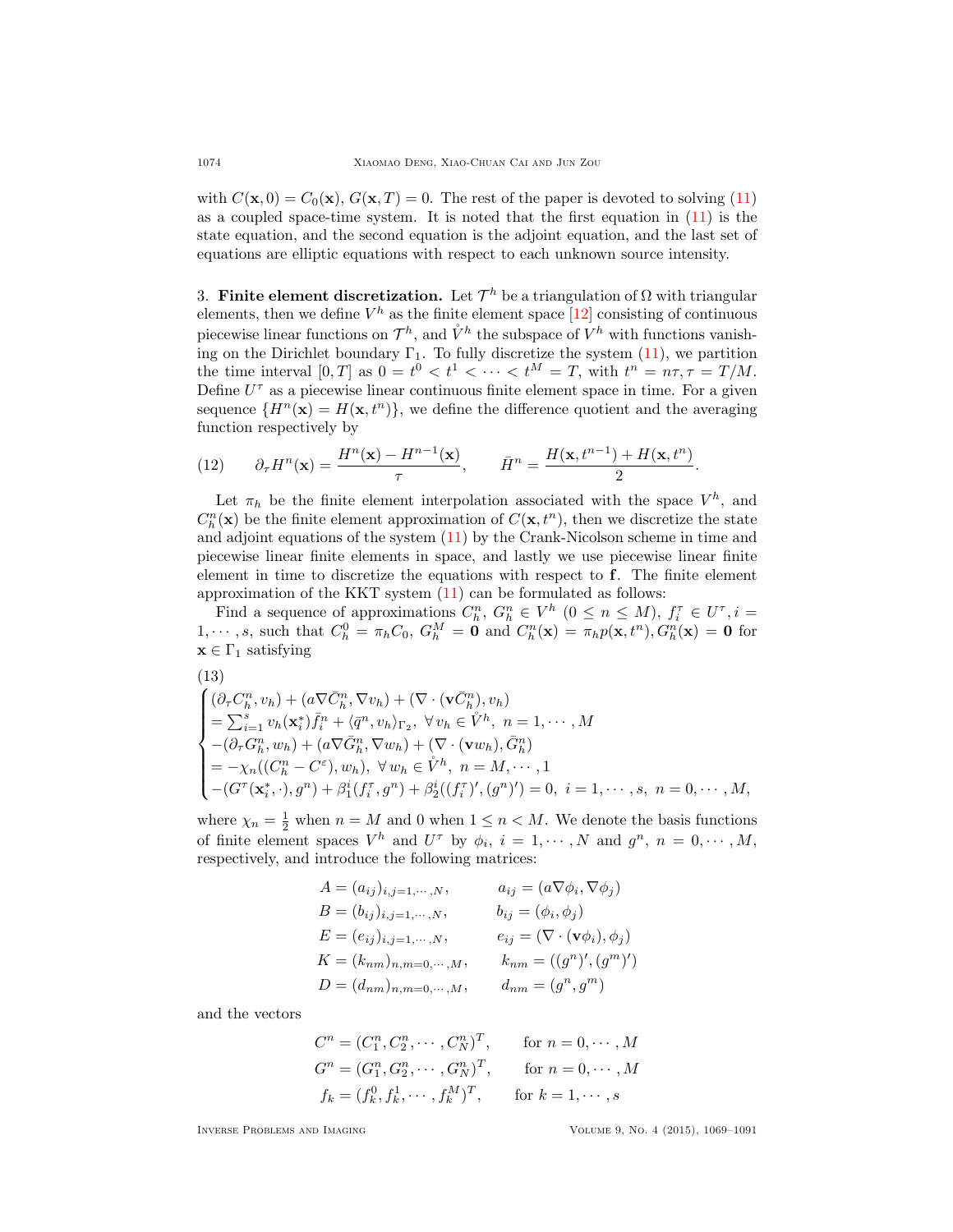A PARALLEL SPACE-TIME METHOD FOR UNSTEADY SOURCE INVERSION 1075

$$
r^{n} = (r_{1}^{n}, r_{2}^{n}, \dots, r_{N}^{n})^{T}, \text{ for } j = 1, \dots, N, n = 1, \dots, M \text{ with}
$$
  
\n
$$
r_{j}^{n} = -\tau \left( \sum_{k=1}^{s} \phi_{j}(\mathbf{x}_{k}^{*}) \frac{(f_{k}^{n} + f_{k}^{n-1})}{2} + \left\langle \frac{(q^{n} + q^{n-1})}{2}, \phi_{j} \right\rangle_{\Gamma_{2}} \right)
$$
  
\n
$$
g_{k}^{*} = (g_{k}^{0}, g_{k}^{1}, \dots, g_{k}^{M})^{T}, \text{ with } g_{k}^{n} = G(\mathbf{x}_{k}^{*}, t^{n}), \text{ for } k = 1, \dots, s, n = 0, \dots, M
$$
  
\n
$$
d = (d_{1}, d_{2}, \dots, d_{N}), \text{ with } d_{j} = (C^{\varepsilon}, \phi_{j}) \text{ for } j = 1, \dots, N.
$$

The matrix form of the KKT system is then reformulated by using the above notations as the following:

<span id="page-6-1"></span>(14)  
\n
$$
\begin{cases}\n\left(B + \frac{\tau}{2}(A+E)\right)C^n + \left(-B + \frac{\tau}{2}(A+E)\right)C^{n-1} + r^n = 0, \ n = 1, \cdots, M \\
\left(-B + \frac{\tau}{2}(A+E^T)\right)G^n + \left(B + \frac{\tau}{2}(A+E^T)\right)G^{n-1} \\
+r\chi_n(BC^n - d) = 0, \ n = M, \cdots, 1 \\
-Dg_k^* + (\beta_1^k D + \beta_2^k K)f_k = 0, \ k = 1, \cdots, s.\n\end{cases}
$$

We can follow the approaches in  $[21, 22, 23, 42]$  $[21, 22, 23, 42]$  $[21, 22, 23, 42]$  $[21, 22, 23, 42]$  $[21, 22, 23, 42]$  $[21, 22, 23, 42]$  to obtain the convergence of the discretized problem  $(13)$  to the continuous optimization problem  $(6)$ .

### <span id="page-6-0"></span>4. A space-time domain decomposition method for the KKT system.

4.1. Fully coupled KKT system with special ordering of unknowns. The ordering of the unknowns for the discretized KKT system [\(13\)](#page-5-1) has significant influence on the convergence and computing efficiency of the iterative solver. Traditional reduced space SQP methods split the system into three subsystems and solve each subsystem for C, G, and  $f$  one by one in sequential steps [\[13\]](#page-21-17), in this case the unknowns are ordered physical variable by physical variable. To develop a scalable and fully coupled method for solving the KKT system, we use the socalled fully coupled ordering, the unknowns  $C$  and  $G$  are ordered mesh point by mesh point and time step by time step. At each mesh point  $\mathbf{x}_i$ ,  $j = 1, \dots, N$ , and time step  $t^n, n = 0, \dots, M$ , the unknowns are ordered in the order of  $C_j^n, G_j^n, j =$  $1, \dots, N, n = 0, \dots, M$ . Such ordering contains unknowns of the same space-time subdomain in a subblock, preconditioners such as additive Schwarz can be applied naturally to each subblock of the fully coupled KKT system and the ordering also improves the cache performance of the LU factorization based solvers. Since f is defined only in the time dimension, we put all the unknowns of f at the end after  $C$  and  $G$ . More precisely, we define the solution vector  $U$  by

<span id="page-6-2"></span>
$$
U = (C_1^0, G_1^0, \cdots, C_N^0, G_N^0, C_1^1, G_1^1, \cdots, C_N^1, G_N^1, \cdots, C_1^M, G_1^M, \cdots, C_N^M, G_N^M, f_1^0, \cdots, f_s^0, \cdots, f_1^M, \cdots, f_s^M)^T
$$

then the linear system [\(13\)](#page-5-1) with unknowns  $C_j^n$  and  $G_j^n$ ,  $j = 1, \dots, N$ ,  $n = 0, \dots, M$ , and  $f_k^n$ ,  $k = 1, \dots, s, n = 0, \dots, M$ , is reformulated into the following linear system:

$$
\mathbf{F}U = b,
$$

where **F** is a sparse matrix of size  $(M + 1)(2N + s) \times (M + 1)(2N + s)$  derived from the finite element discretization for KKT system [\(14\)](#page-6-1) with the following block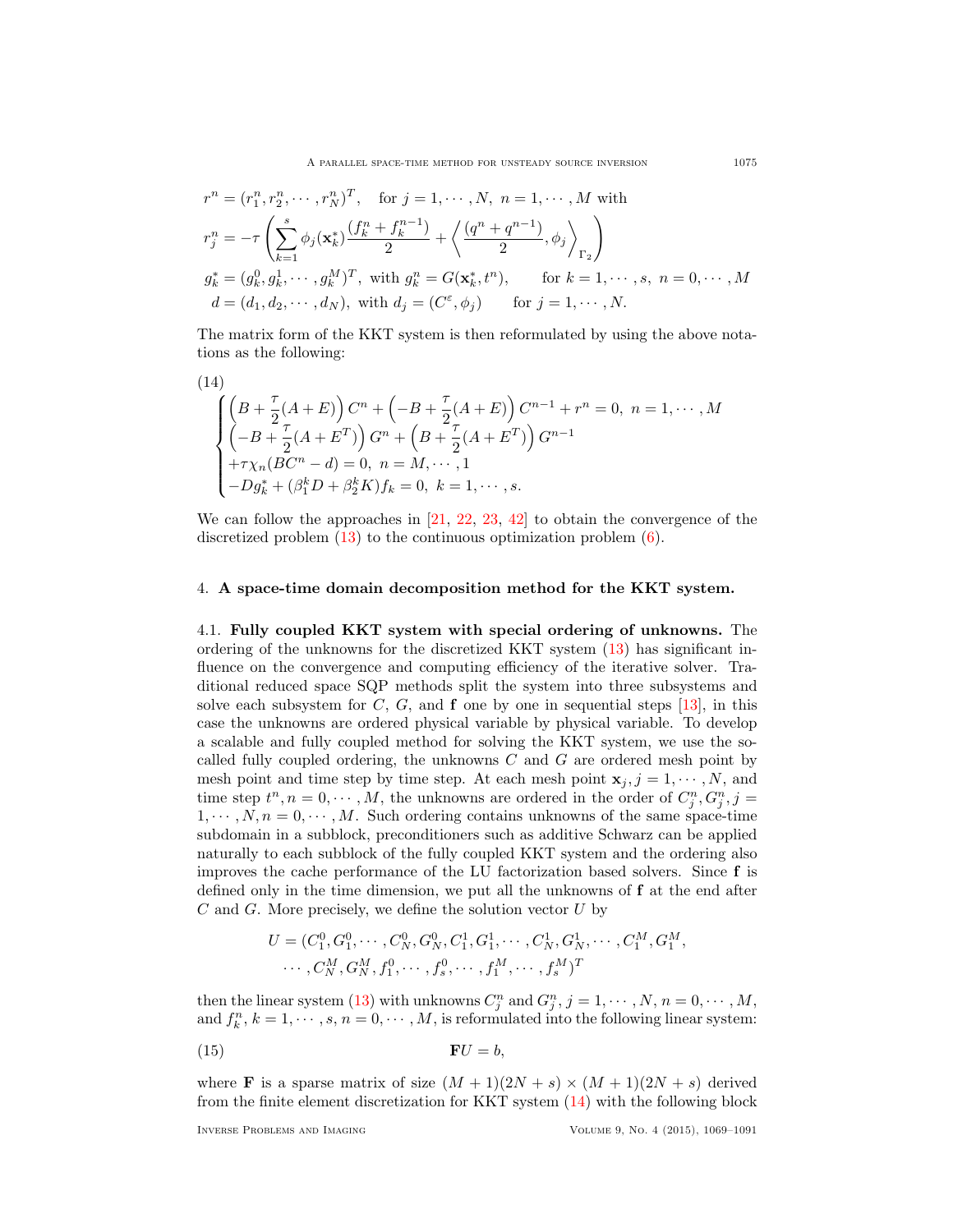structure:

$$
\mathbf{F} = \begin{pmatrix}\nS_{00} & S_{01} & \mathbf{0} & \cdots & \mathbf{0} & S_{0,M+1} \\
S_{10} & S_{11} & S_{12} & \cdots & \mathbf{0} & S_{1,M+1} \\
\vdots & \ddots & \ddots & \ddots & \vdots & \vdots \\
\mathbf{0} & \cdots & S_{M-1,M-2} & S_{M-1,M-1} & S_{M-1,M} & S_{M-1,M+1} \\
\mathbf{0} & \cdots & \mathbf{0} & S_{M,M-1} & S_{M,M} & S_{M,M+1} \\
S_{M+1,0} & S_{M+1,1} & S_{M+1,2} & \cdots & S_{M+1,M} & S_{M+1,M+1}\n\end{pmatrix},
$$

and b has the following form correspondingly:

$$
b = (b_0, b_1, \cdots, b_{M+1})^T.
$$

In the matrix **F**, the block matrices  $S_{ij}$ , with  $0 \leq i, j \leq M$  are of size  $2N \times 2N$ and are zero matrices except the ones in tridiagonal stripes  $\{S_{i,i-1}\}, \{S_{i,i}\}, \{S_{i,i+1}\}.$ The stripe  $\{S_{i,M+1}\}, 0 \leq i \leq M$  are nonzero sparse blocks of size  $2N \times s(M+1)$ ; furthermore  $\{S_{M+1,i}\}, 0 \le i \le M$  are nonzero sparse blocks of size  $s(M + 1) \times 2N$ and  $S_{M+1,M+1}$  is a nonzero tridiagonal matrix of size  $s(M + 1) \times s(M + 1)$ .

<span id="page-7-0"></span>4.2. Space-time Schwarz preconditioners. The KKT system [\(15\)](#page-6-2) is usually large in size and severely ill-conditioned. In traditional reduced space SQP methods, the subsystems corresponding to the unknowns  $C$  and  $G$  are time-dependent, time-marching algorithms starting from the initial or terminal moment are applied. But we notice that the adjoint equation needs the concentration distribution of C at the terminal time  $t = T$ , which means that the state equation and the adjoint equation should be solved in a sequential order. In addition, sequential steps within reduced space SQP methods exist between both the KKT subsystems and the time marching for time-dependent inverse problems, thus are quite challenging for efficient parallelization. To overcome the lack of parallelism in SQP methods, we shall propose to solve the fully coupled system [\(15\)](#page-6-2) all at once. This is a very large system, the all-at-once method is traditionally regarded as a very expensive approach and not suitable for small computers. But on high-performance computers, especially on the upcoming exascale computers, we believe this approach is more attractive than the reduced space methods. It is well known that a direct solver such as Gaussian elimination or LU factorization is not suitable for very large problems due to the lack of parallel scalability. We shall use a preconditioned Krylov subspace method, where some preconditioning technique will be introduced for reducing the condition number of the KKT system and accelerating the convergence rate of the Krylov subspace method. Various preconditioners have been developed and applied for various elliptic and parabolic systems, such as the (block) Jacobi method, (incomplete) LU factorization, (multiplicative) additive Schwarz method, multigrid method, multilevel method, etc. [\[7,](#page-20-4) [8,](#page-20-5) [9\]](#page-21-8). Among these preconditioners the Schwarz type domain decomposition method is shown to have excellent preconditioning effect and parallel scalability [\[9,](#page-21-8) [31\]](#page-21-7).

We shall propose a "space-time" Schwarz type preconditioner for the unsteady inverse problems. Different from the classical Schwarz type preconditioning technique which only decomposes the space domain, we want full parallelization in both space and time. The idea of space-time parallel algorithm comes from the parareal algorithm, proposed by Lions et al. in [\[25\]](#page-21-18). The parareal algorithm is an iterative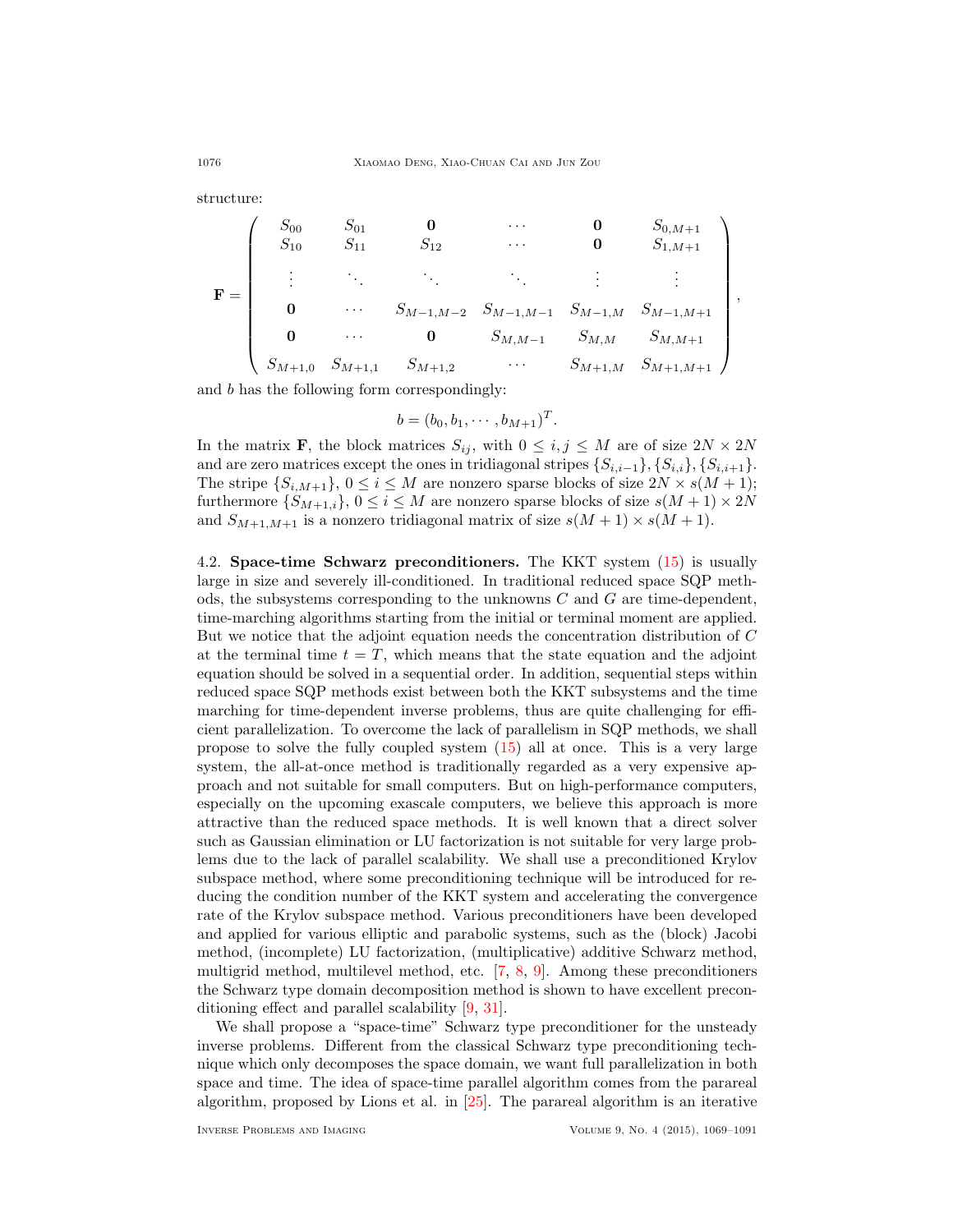method which involves a coarse (coarse grid in the time dimension) solver for prediction and a fine (fine grid in the time dimension) solver for correction. An insight on the stability and convergence of the parareal algorithm was given in [\[16,](#page-21-19) [38\]](#page-22-10). Parareal algorithm has been applied to solve problems in molecular dynamics [\[4\]](#page-20-6), fluid and structural mechanics [\[15\]](#page-21-20), quantum control [\[28\]](#page-21-21) etc. However in the implementation of the parareal algorithm, the scalability is determined largely by the coarse time step and the space discretization scheme. In [\[29\]](#page-21-22), the parareal algorithm was combined with domain decomposition in space to achieve higher degree of parallelization. Different from the parareal algorithm, the new "space-time" Schwarz type preconditioner treats the time variable and the space variables equally, so the physical domain is a "space-time" domain, instead of the conventional space domain. We apply a domain decomposition technique to the coupled "space-time" domain.

In each "space-time" subdomain, a time-dependent subproblem with vanishing space boundary conditions and vanishing data at "artificial" initial and terminal time is solved. The same as the global problem, no time-marching is performed in each subproblem, all unknowns associated to the same space-time subdomain are solved simultaneously. The proposed "space-time" Schwarz preconditioner eliminates all sequential steps and all unknowns are treated at the same level of priority. We use a right-preconditioned restarted GMRES to solve the system  $(15)$ :

$$
\mathbf{F}M^{-1}U'=b,
$$

where  $M^{-1}$  is a "space-time" additive Schwarz preconditioner and  $U = M^{-1}U'$ .

To formally define the preconditioner  $M^{-1}$  we need to introduce a partition of the space-time domain  $\Omega \times [0, T]$ , denoted by  $\Theta$ . Firstly we decompose the domain  $\Omega$  into nonoverlapping subdomains  $\Omega_i$ ,  $i = 1, \dots, N_1$ , and then divide the time interval [0, T] into subintervals  $T_j = [t_{j-1}, t_j]$ ,  $j = 1, 2, \cdots, N_2$ , and  $0 = t_0 < t_1 <$  $\cdots < t_{N_2} = T$ . We remark that the time partition here is coarser than that used in the full finite element discretization described in Section [3,](#page-5-0) and each interval  $T_j$ contains a few consequent time intervals  $[t^k, t^{k+1}]$ . Θ consists of  $\Theta_{ij} = \Omega_i \times T_j$ ,  $i = 1, \dots, N_1, j = 1, \dots, N_2$ . In order to obtain an overlapping decomposition of  $\Theta$ , we extend each subdomain  $\Omega_i$  to a larger region  $\Omega'_i$  and each subinterval  $T_j$  to a longer interval  $T'_j$ , satisfying  $\Omega_i \subset \Omega'_i$ ,  $T_j \subset T'_j$ . Now each  $\Theta_{ij}$  can be straightforwardly extended to  $\Theta'_{ij} = \Omega'_i \times T'_j$  with  $\Theta_{ij} \subset \Theta'_{ij}$ . The sizes of  $\Theta'_{ij}$  are chosen so that the overlap is as uniform as possible around the perimeter of interior domains  $\Theta'_{ij} \subset \Theta$ . For boundary subdomains we neglect the part outside of  $\Theta$ . See Figure [1](#page-9-0) for an illustration of the space-time domain decomposition.

We denote the size of the KKT matrix **F** by  $\tilde{N} \times \tilde{N}$ , clearly there are two degrees of freedom at each mesh point corresponding to the state variable  $C$  and the adjoint variable G. The unknown time-dependent source intensity variables are allocated on the same processor as the last space-time subdomain  $\Theta_{N_1,N_2}'.$ 

On each extended subdomain  $\Theta'_{ij}$ , we define the  $\tilde{N}_{ij} \times \tilde{N}$  matrix  $R_{ij}^{\delta}$ , its  $2 \times 2$ block element  $(R_{ij}^{\delta})_{l_1,l_2}$  is either an identity block if the integer indices  $l_1$  and  $l_2$ are related to the same mesh point and time step and they belong to  $\Theta'_{ij}$  or a zero block otherwise. The multiplication of  $R_{ij}^{\delta}$  with an  $\tilde{N} \times 1$  vector generates a shorter vector by keeping all components corresponding to the subdomain  $\Theta'_{ij}$ .  $R_{ij}^0$ is defined similarly as  $R_{ij}^{\delta}$ , with the difference that its application to a  $\tilde{N} \times 1$  vector excludes the mesh points in  $\Theta'_{ij}\backslash \Theta_{ij}$ . Now for each space-time subdomain we have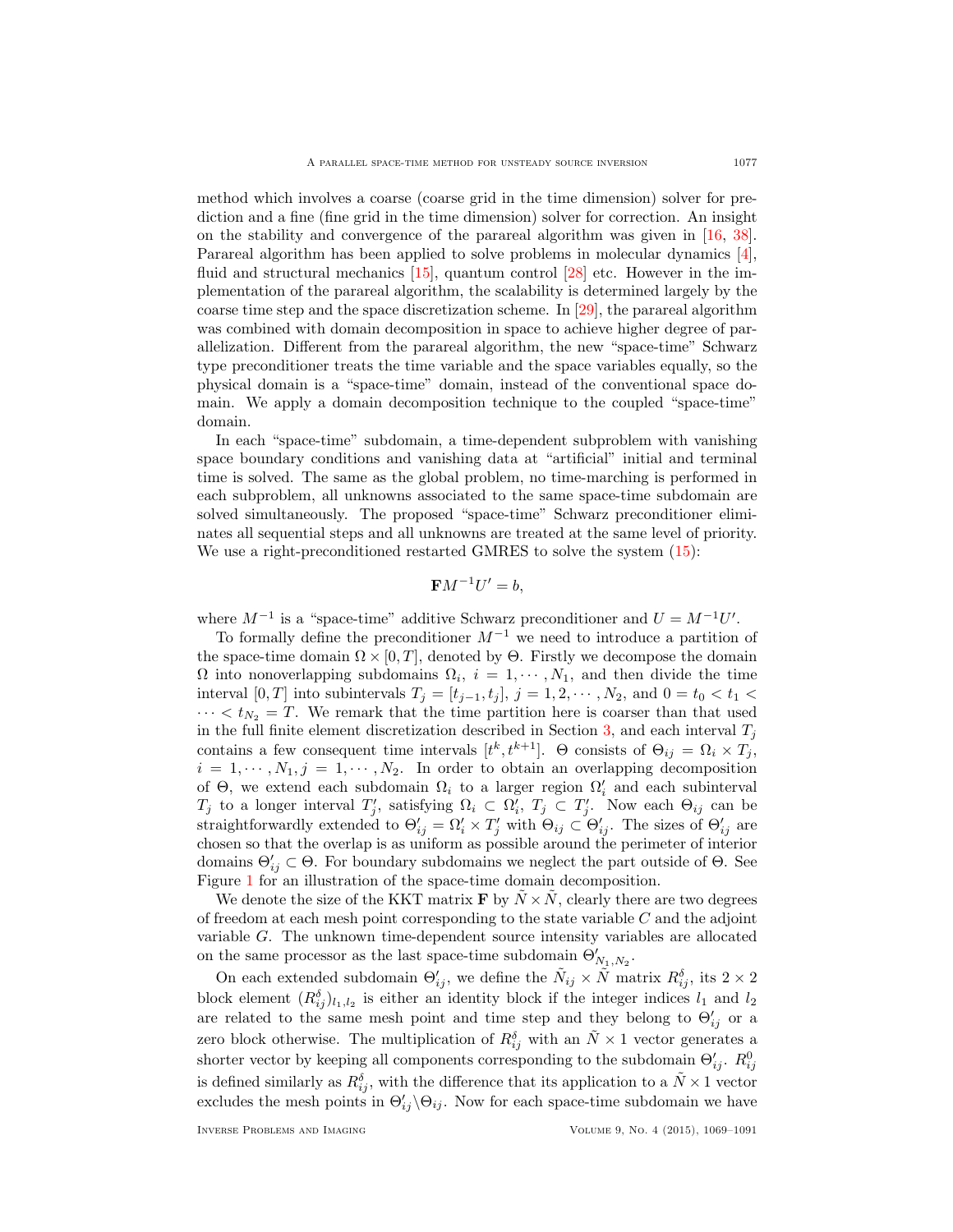

<span id="page-9-0"></span>Figure 1. "Space-time" domain decomposition - an overlapping subdomain with boundary conditions.

defined the following local problem:

<span id="page-9-1"></span>(16) 
$$
\begin{cases} \frac{\partial C}{\partial t} = \nabla \cdot (a(\mathbf{x}) \nabla C) - \nabla \cdot (\mathbf{v}(\mathbf{x}) C) + \sum_{i=1}^{s} \delta(\mathbf{x} - \mathbf{x}_{i}^{*}) f_{i}(t), \ (\mathbf{x}, t) \in \Theta'_{ij} \\ \frac{\partial G}{\partial t} = -\nabla \cdot (a(\mathbf{x}) \nabla G) - \mathbf{v}(\mathbf{x}) \cdot \nabla G \\ + \delta(t - T) (C(\mathbf{x}, t) - C^{\varepsilon}(\mathbf{x}, t)), \ (\mathbf{x}, t) \in \Theta'_{ij}. \end{cases}
$$

It is complemented by the following boundary conditions

(17) 
$$
C(\mathbf{x},t) = 0; \quad G(\mathbf{x},t) = 0, \ \mathbf{x} \in \partial \Omega_i'
$$

along with the "initial" and "terminal" time boundary conditions

<span id="page-9-2"></span>(18) 
$$
C(\mathbf{x}, t_{j-1}) = 0; \quad G(\mathbf{x}, t_{j-1}) = 0
$$

<span id="page-9-3"></span>(19) 
$$
C(\mathbf{x}, t_j) = 0; \quad G(\mathbf{x}, t_j) = 0.
$$

For the last subdomain, we include the additional variables corresponding to the source intensities  $f_i$ ,  $i = 1, \dots, s$  satisfying

<span id="page-9-4"></span>(20) 
$$
\beta_2^i f''_i + \beta_1^i f_i + G(\mathbf{x}^*, \cdot) = 0,
$$

with the Neumann condition

(21) 
$$
f'_i(t) = 0, \qquad t = 0, T.
$$

We remark that  $(16)$  is a parabolic system and it is usually "illegal" to impose both the initial and terminal conditions  $(18)-(19)$  $(18)-(19)$ . However, as inexact local solvers on space-time subdomains that form the global preconditioner, such local boundary conditions work well as we shall see from our numerical experiments. Similar boundary conditions are used in the context of hyperbolic subdomain problems [\[43\]](#page-22-11).

Let  $M_{ij}$  be a discretization of [\(16\)](#page-9-1)-[\(19\)](#page-9-3) and  $M_{ij}^{-1}$  be an exact or approximate inverse of  $M_{ij}$ . The space-time additive Schwarz preconditioner is defined as

<span id="page-9-5"></span>
$$
M_{asm}^{-1} = \sum_{j=1}^{N_2} \sum_{i=1}^{N_1} (R_{ij}^{\delta})^T M_{ij}^{-1} R_{ij}^{\delta}.
$$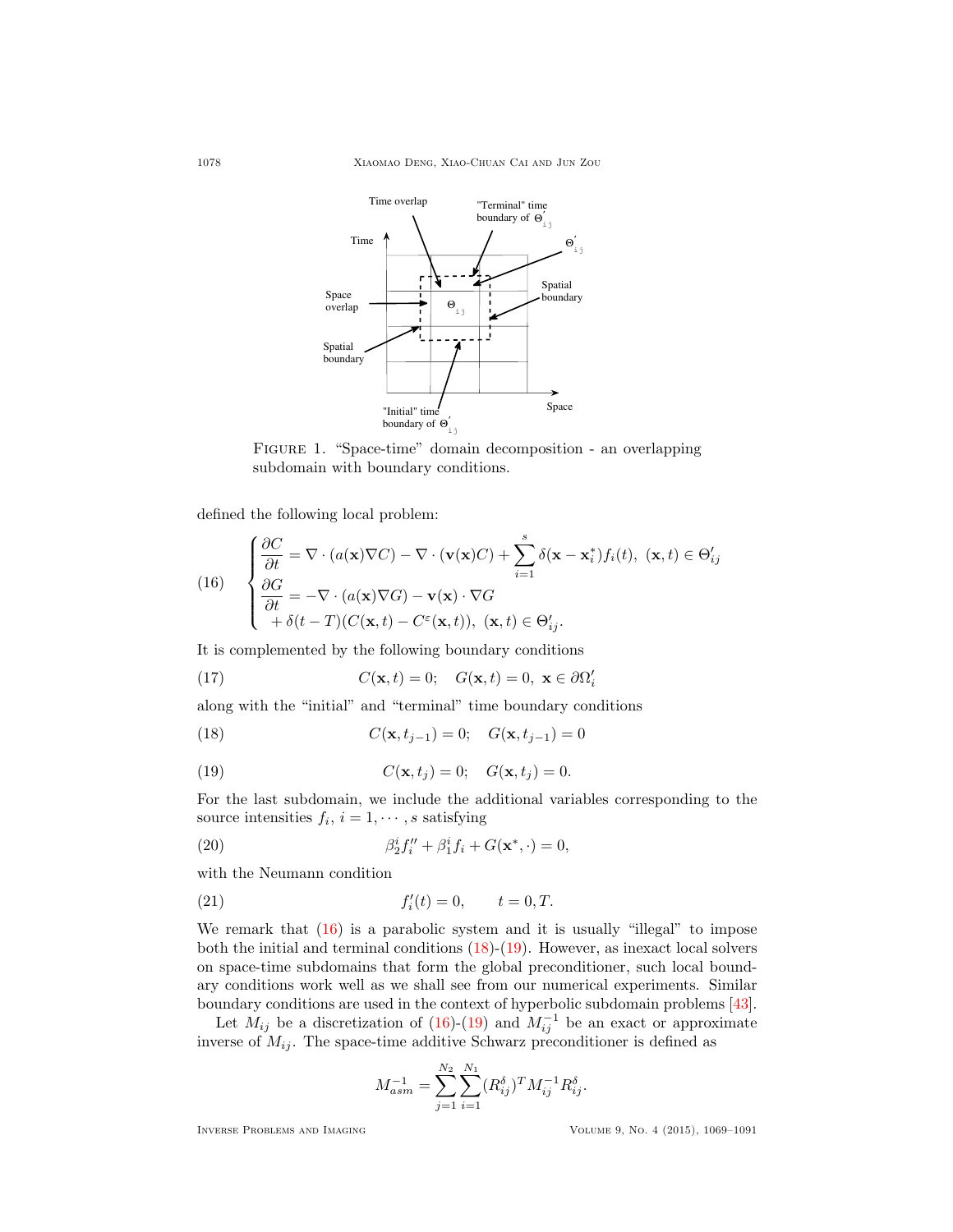It is noted that the last space-time subdomain solver  $M_{N_1,N_2}^{-1}$  is an inverse or an approximate inverse of the matrix arising from the discretization of the subproblem [\(16\)](#page-9-1)-[\(19\)](#page-9-3) of  $\Theta'_{N_1,N_2}$  and [\(20\)](#page-9-4)-[\(21\)](#page-9-5). Although its construction is slightly different from that of the other subdomain inverse matrices, we still use the same notation.

In addition to the standard additive Schwarz method (ASM) described above, the restricted version (RAS) of the method developed in [\[10\]](#page-21-23) for standard space domain decompositions is also widely used. So we extend it to our current spacetime domain decomposition, then the space-time RAS preconditioner is defined as

$$
M_{ras}^{-1} = \sum_{j=1}^{N_2} \sum_{i=1}^{N_1} (R_{ij}^{\delta})^T M_{ij}^{-1} R_{ij}^0.
$$

For some applications, RAS achieves better preconditioning effect with less communication time since one of the restriction or extension operations does not involve any overlap. We use the restricted version in our experiments to be presented in the next section.

We remark that, computationally, the matrix  $M_{ij}$  can be obtained as  $R_{ij}^{\delta} \mathbf{F}(R_{ij}^{\delta})^T$ . Moreover, if  $N_2 = 1$ , then no time partition is performed in the time dimension,  $M_{ras}^{-1}$  is a "space-only" domain decomposition preconditioner for the fully coupled KKT system.

<span id="page-10-0"></span>5. Numerical examples. We present in this section some numerical examples of recovering the intensity functions  $f_i(t)$   $(i = 1, \dots, s)$  at given source locations  $\mathbf{x}_1^*, \cdots, \mathbf{x}_s^*$ . We set the test domain to be  $\Omega = (-2, 2) \times (-2, 2)$ , and the terminal time at  $T = 1$ . We denote the time step by  $n_t$  and the number of mesh points in x and y directions by  $n_x$  and  $n_y$ , respectively. Homogeneous Dirichlet and Neumann boundary conditions are imposed on  $\Gamma_1 = {\mathbf{x} = (x, y); |x| = 2}$  and  $\Gamma_2 = {\mathbf{x} = (x, y)}$  $(x, y);$   $|y| = 2$ , respectively. The diffusive coefficient  $a(\mathbf{x})$  and the convective coefficient **v**(**x**) are chosen to be 1.0 and  $(1.0, 1.0)^T$ , respectively.

The preconditioned KKT coupled system will be solved by the restarted GMRES method with a restart number 50 [\[33\]](#page-21-24). For clarity, we provide the restarted GMRES algorithm below for a general linear system  $Ax = b$ :

Algorithm 1 Restarted GMRES method with a restart number  $m$ 

- 1. Compute  $r_0 = b Ax_0$ ,  $\beta = ||r_0||_2$ , and  $v_1 = r_0/\beta$ ;
- 2. Generate the Arnoldi basis and the matrix  $\bar{H}_m$  using the Arnoldi algorithm starting with  $v_1$ ;
- 3. Compute  $y_m$  which minimizes  $\|\beta e_1 \bar{H}_m y\|_2$  and  $x_m = x_0 + V_m y_m$ ;
- 4. Stop the iteration if the stopping criteria are satisfied; otherwise set  $x_0 := x_m$ and go to 1.

In the algorithm above,  $e_1$  is the first column of the identity matrix,  $V_m$  stands for the  $n \times m$  matrix with columns  $v_1, \dots, v_m$ , and  $H_m$  denotes the  $(m + 1) \times m$ Hessenberg matrix [\[33\]](#page-21-24). The computational cost is overwhelming and becomes more unstable numerically when  $m$  is large. So we should set  $m$  to a reasonable number and get restarted when the stopping criteria are not satisfied.

For definiteness, we shall denote as a cell the smallest space-time element after the space triangulation of  $\Omega$  and time partition of the interval  $[0, T]$ . The size of overlap, that is the number of overlapping cells, is denoted by *iovlp* and set to  $4$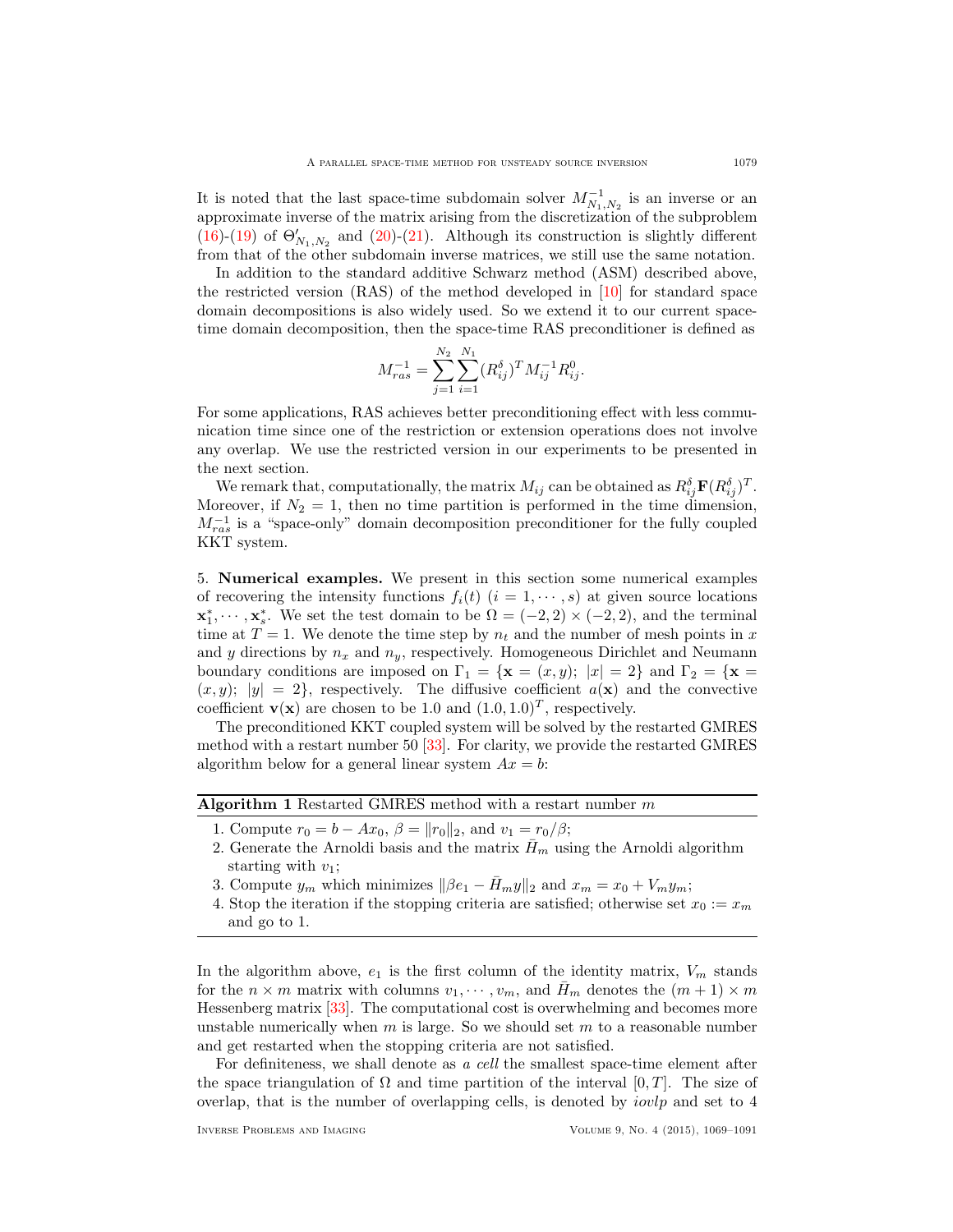unless otherwise specified. The subsystem is solved with a sparse LU factorization or an incomplete LU factorization (ILU) with the fill-in level denoted by ilulevel. We still take the linear system  $Ax = b$  for example to explain the definition of the fill-in level of an ILU factorization. Based on the Gaussian elimination, each location  $(i, j)$  of the sparse matrix A has a level of fill, denoted by lev<sub>ij</sub>, which should indicate that the higher the level is, the smaller the element is [\[33\]](#page-21-24):

1. The initial value of fill of an element  $a_{ij}$  of A is defined by

$$
lev_{ij} = \begin{cases} 0 & \text{if } a_{ij} \neq 0 \text{ or } i = j \\ \infty & \text{otherwise} \end{cases}
$$

2. Since in the process of Gaussian elimination, the element  $a_{ij}$  is updated in the loop of k by  $a_{ij} = a_{ij} - a_{kj} (a_{ik}/a_{kk})$ , the corresponding level of fill is updated by  $lev_{ij} = min{lev_{ij}, lev_{ik} + lev_{kj} + 1}.$ 

In ILU with fill-in level  $p$ , an element whose level of fill lev<sub>ij</sub> does not exceed  $p$ will be kept. So the larger the level of fill  $p$  is, the more elements are kept in the factorization.

For the scalability test we use LU factorization as the subdomain solver and incomplete LU factorization with *ilulevel*  $=$  3 for the other tests if not specified. The relative residual convergence tolerance of GMRES is set to be  $10^{-5}$ . The algorithm is implemented based on the package Portable, Extensible Toolkit for Scientific computation (PETSc) [\[6\]](#page-20-7) and run on a Dawning TC3600 blade server system at the National Supercomputing Center in Shenzhen, China with a 1.271 PFlops/s peak performance.

We use a high resolution numerical solution of the concentration at the terminal time  $t = T$  as the noise-free observation data. In other words, we first solve the forward convection-diffusion system  $(1)-(3)$  $(1)-(3)$  on a very fine mesh,  $640 \times 640$ , with a small time stepsize  $\tau = 1/160$ , then add a random noise of the following form to the terminal concentration

$$
C^{\varepsilon}(\mathbf{x}) = (1 + \varepsilon r)C(\mathbf{x}, T),
$$

where r is a random function with uniform distribution in  $[-1, 1]$ , and  $\varepsilon$  is the noise level. In our numerical experiments,  $\varepsilon$  is set to 1% if not specified.

5.1. Reconstruction results and parallel efficiency tests. The tests are designed to investigate the recovery effect of the pollutant source intensity functions and to understand how the solution of the KKT system behaves when using different mesh sizes, time steps, regularization parameters and number of processors, which is denoted by  $np$ . Supposing the source locations are known, we consider the following four examples.

(1) 
$$
f = t^2
$$
,  
\n(2)  $f = \frac{75}{4}t(1-t)\left(\frac{1}{6}-t\right)^2 + 1.0$ ,  
\n(3)  $f_1 = t^2$ ,  
\n $f_2 = \frac{75}{4}t(1-t)\left(\frac{1}{6}-t\right)^2 + 1.0$ ,  
\n(4)  $f_1 = t^2$ ,  
\n $f_2 = \frac{75}{4}t(1-t)\left(\frac{1}{6}-t\right)^2 + 1.0$ ,  
\n $f_2 = \frac{75}{4}t(1-t)\left(\frac{1}{6}-t\right)^2 + 1.0$ ,  
\n $f_2 = \frac{75}{4}t(1-t)\left(\frac{1}{6}-t\right)^2 + 1.0$ ,  
\n $f_2 = \frac{75}{4}t(1-t)\left(\frac{1}{6}-t\right)^2 + 1.0$ ,  
\n $f_2 = \frac{75}{4}t(1-t)\left(\frac{1}{6}-t\right)^2 + 1.0$ ,  
\n $f_2 = \frac{75}{4}t(1-t)\left(\frac{1}{6}-t\right)^2 + 1.0$ ,  
\n $f_2 = \frac{75}{4}t(1-t)\left(\frac{1}{6}-t\right)^2 + 1.0$ ,  
\n $f_2 = \frac{75}{4}t(1-t)\left(\frac{1}{6}-t\right)^2 + 1.0$ ,  
\n $f_2 = \frac{75}{4}t(1-t)\left(\frac{1}{6}-t\right)^2 + 1.0$ ,  
\n $f_2 = \frac{75}{4}t(1-t)\left(\frac{1}{6}-t\right)^2 + 1.0$ ,  
\n $f_2 = \frac{75}{4}t(1-t)\left(\frac{1}{6}-t\right)^2 + 1.0$ ,  
\n $f_2 = \frac{75}{4}t(1-t)\left(\frac{1}{6}-t\right)^2 + 1.0$ ,  
\n $f_2 = \frac{75}{4}t(1-t)\left(\frac{1}{6}-t\right)^2 + 1.0$ ,  
\n $f_2 = \frac{75}{4}t(1-t)\left(\frac{1}{6}-t\right)^2 + 1.0$ ,  
\n $f_2$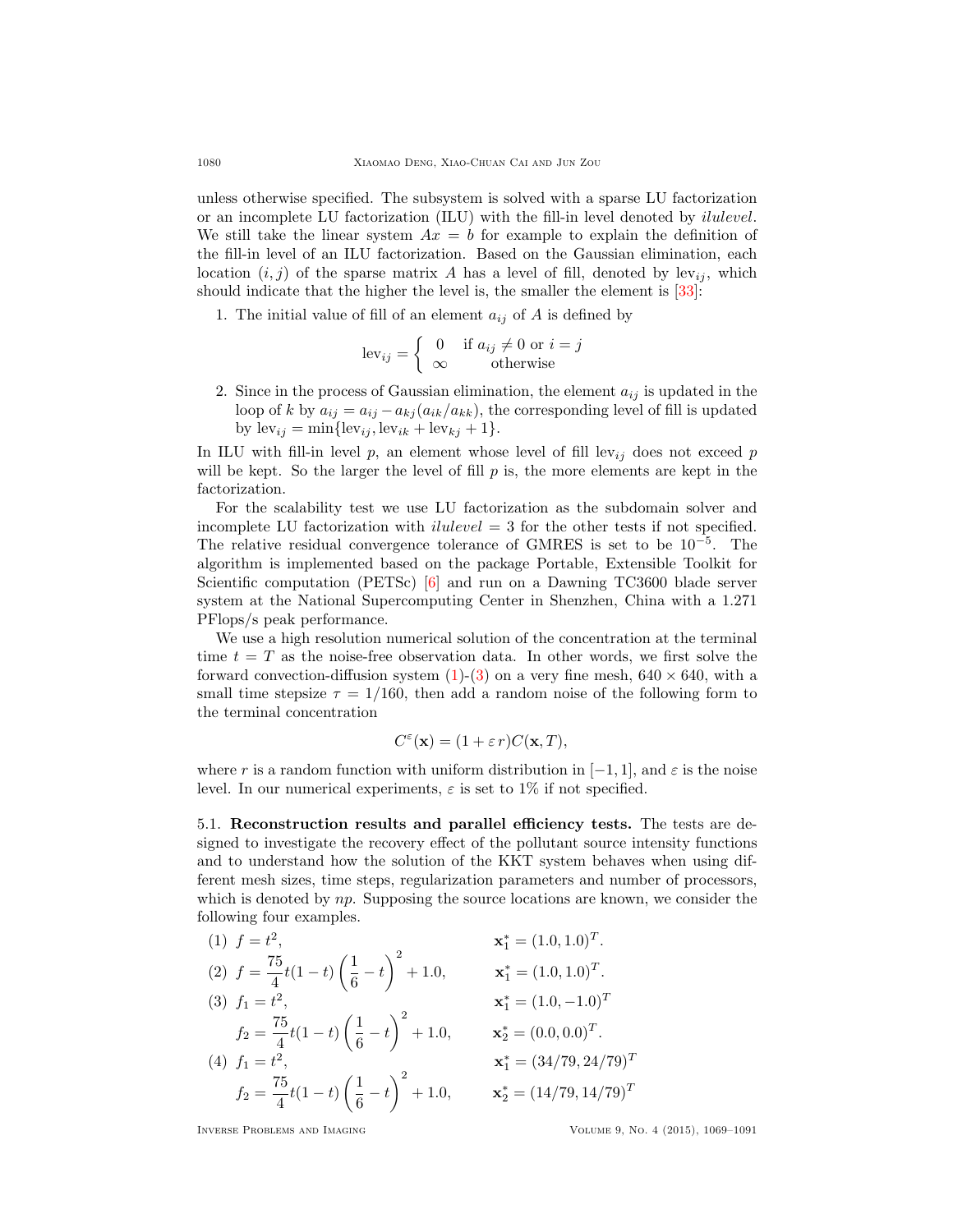

Figure 2. Comparison of analytical and computed solution for Example 1.

<span id="page-12-0"></span>

| $\overline{np}$ | Its | Time(sec) | Speedup | Ideal |
|-----------------|-----|-----------|---------|-------|
| 256             | 145 | 794.70    |         |       |
| 512             | 181 | 377.16    | 2.11    | 2     |
| 1024            | 242 | 161.23    | 4.93    |       |

<span id="page-12-1"></span>TABLE 1. Scalability test for Example 1:  $n_t = 160$ ,  $n_x =$ 160,  $n_y = 160$ ,  $DOF = 8, 192, 160$ .

$$
f_3 = 3 - t,
$$
  

$$
\mathbf{x}_3^* = (25/79, 15/79)^T
$$

Example 1. This is an example of recovering a quadratic polynomial source intensity function. An  $H^1$  regularization is applied and the parameter is chosen to be  $\beta_2 = 10^{-4}$  $\beta_2 = 10^{-4}$  $\beta_2 = 10^{-4}$  ( $\beta_1 = 0$ ). Figure 2 shows the reconstructed result with mesh  $n_x = 80, n_y = 80$  and time step  $n_t = 320$ , when 64 processors are used. The blue dotted line represents the reconstructed source intensity which is quite close to the red true shape. This shows that the time-dependent intensity is successfully recovered by the algorithm.

We present the strong scalability results in Table [1.](#page-12-1) Sparse LU factorization is applied as the subdomain solver. The spatial mesh is  $160 \times 160$  and the number of time steps is 160. The total degrees of freedom is 8, 192, 160. As the number of processors increases, the computing time decreases significantly and superlinear speedup is obtained, for  $np \leq 1024$ , in Figure [3.](#page-13-0) Since the number of processors is the same as the number of subdomains, more processors lead to an increasing number of iterations. This suggests that the condition number of the preconditioned KKT matrix depends on the number of subdomains. Similar dependency was proved for elliptic problems [\[39\]](#page-22-12).

We fix the number of processors to  $np = 128$ , the mesh to  $n_x = 80$ ,  $n_y = 80$  and the time step  $n_t = 320$ , then test several choices of regularization parameters. ILU factorization is used as the subdomain solver with the fill-in level being *ilulevel* = 3. From the results in Table [2,](#page-13-1) as  $\beta_2$  becomes smaller, the number of GMRES iterations increases, and no significant change is observed for the total computing time.

.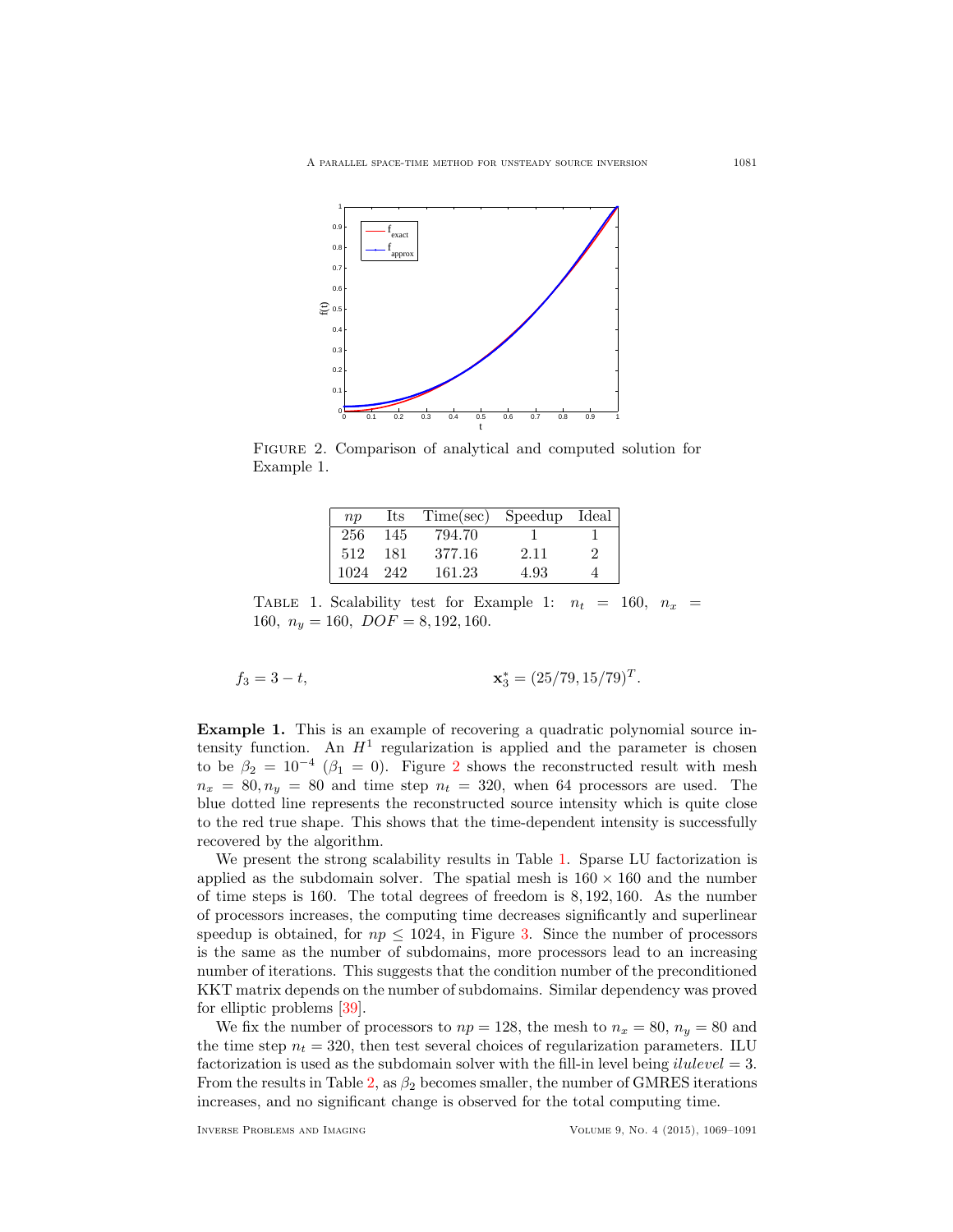

<span id="page-13-0"></span>FIGURE 3. The speedup (left) and computing time (right) for Example 1.

| B2           | Its | Time(sec) |
|--------------|-----|-----------|
| $10^{\circ}$ | 88  | 54.91     |
| $10^{-5}$    | 93  | 55.75     |
| $10^{-}$     | 96  | 56.68     |

<span id="page-13-1"></span>TABLE 2.  $H^1$  regularization parameter test for Example 1:  $n_t =$  $320, n_x = 80, n_y = 80, DOF = 4,096, 320, np = 128.$ 

Example 2. This is an example of recovering a polynomial source intensity function of degree 4. We set  $\beta_1 = 0$  and use an  $H^1$  regularization with  $\beta_2 = 10^{-4}$ . Satisfactory result is shown in Figure [4](#page-14-0) with mesh  $n_x = 80, n_y = 80$  and time step  $n_t = 160$ , when 64 processors are used for the computation.

Using the same parameter settings as in Example 1, we perform the strong scalability test and the results are given in Table [3](#page-14-1) and Figure [5.](#page-14-2) Superlinear speedup is obtained when  $np \leq 1024$ . Next we test three sets of mesh and time step size in Table [4.](#page-14-3) The  $H^1$  regularization parameter is set to be  $\beta_2 = 10^{-6}$ , and 64 processors are used. The overlap  $iovlp = 4$  and the fill-in level of ILU *ilulevel* = 3. We observe from Table [4](#page-14-3) that as the mesh and the time step size become finer, the number of GMRES iterations grows slightly, and the computing time increases with the problem size.

Now we investigate the performance of the space-time Schwarz preconditioner. An important feature of the proposed space-time Schwarz preconditioner lies in the parallelization in the time dimension. If the time range is not partitioned as mentioned in the end of Section [4.2,](#page-7-0) the preconditioner also works from the result in Figure [6,](#page-15-0) but it is observed from Table [5,](#page-15-1) under the same settings, that the "spaceonly" Schwarz preconditioner costs more iterations and computing time compared to the space-time Schwarz preconditioner. Thus the Schwarz preconditioner with a partition in the time is more efficient than the "space-only" domain decomposition preconditioner. In the end of this example, we perform the noise level test and the results are given in Figure [7.](#page-15-2) The results agree with our expectation that the reconstruction accuracy deteriorates with the increasing level of noise in the measurement data.

Example 3. In this example, we test the recovery of two source intensities. Compared with the single source intensity cases, more regularization parameters are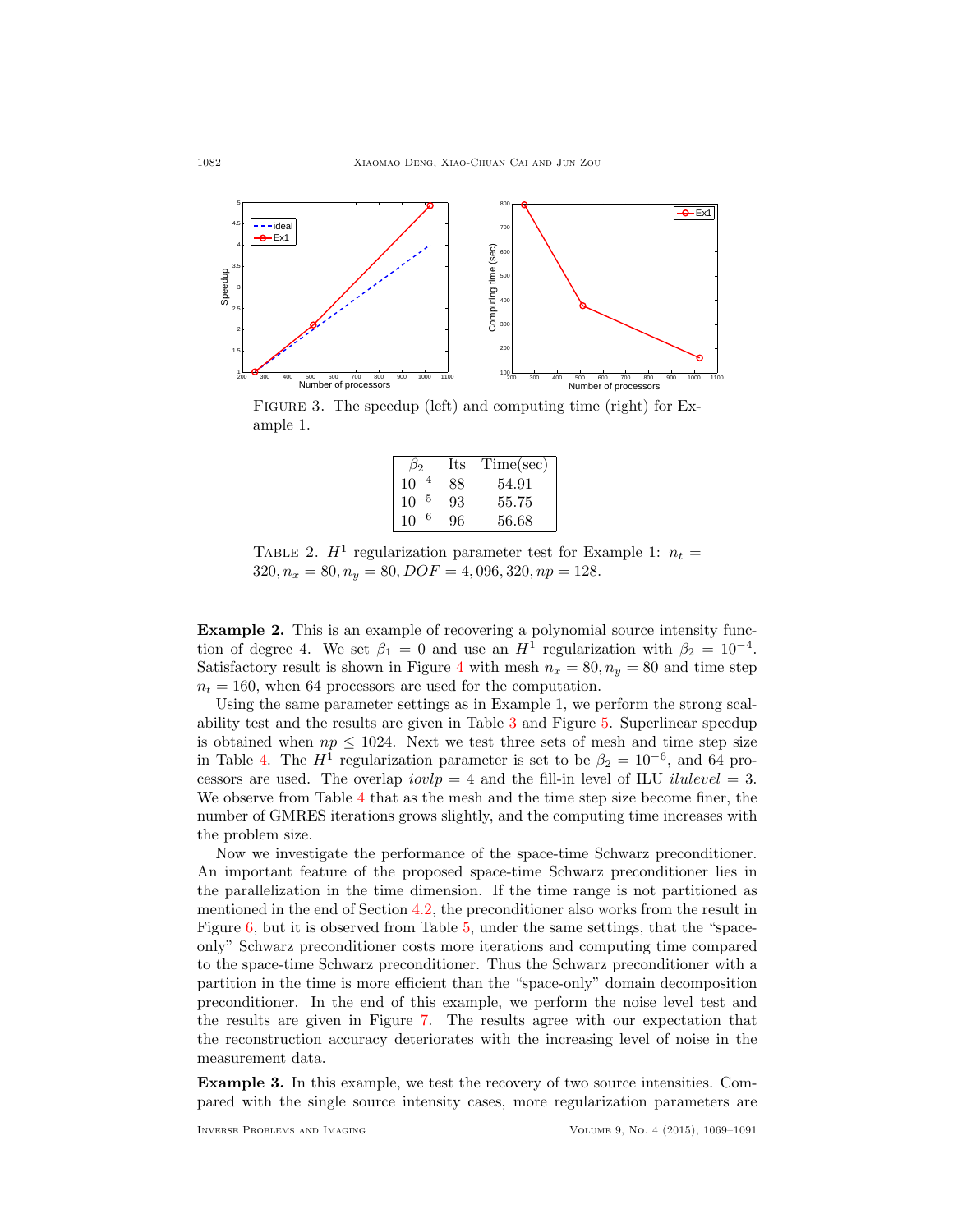

Figure 4. Comparison of analytical and computed solution for Example 2.

<span id="page-14-0"></span>

| n p  | Its | Time(sec) | Speedup | Ideal |
|------|-----|-----------|---------|-------|
| 256  | 178 | 852.23    |         |       |
| 512  | 184 | 379.75    | 2.24    | 2     |
| 1024 | 247 | 176.23    | 4.84    |       |

<span id="page-14-1"></span>TABLE 3. Scalability test for Example 2:  $n_t = 160$ ,  $n_x =$ 160,  $n_y = 160, DOF = 8, 192, 160.$ 



FIGURE 5. The speedup (left) and computing time (right) for Example 2.

<span id="page-14-2"></span>

| $n_{t}$ | $n_x \times n_u$ | DOF.      |    | Its Time(sec) |
|---------|------------------|-----------|----|---------------|
| 100     | $40 \times 40$   | 320 100   | 40 | 8.44          |
| 240     | $64 \times 64$   | 1 966 320 | 46 | 33.25         |
| 320     | $80 \times 80$   | 4 096 320 | 49 | 69.28         |

<span id="page-14-3"></span>TABLE 4. Mesh size and time step size test for Example 2:  $\beta_2 =$  $10^{-6}$ ,  $np = 64$ .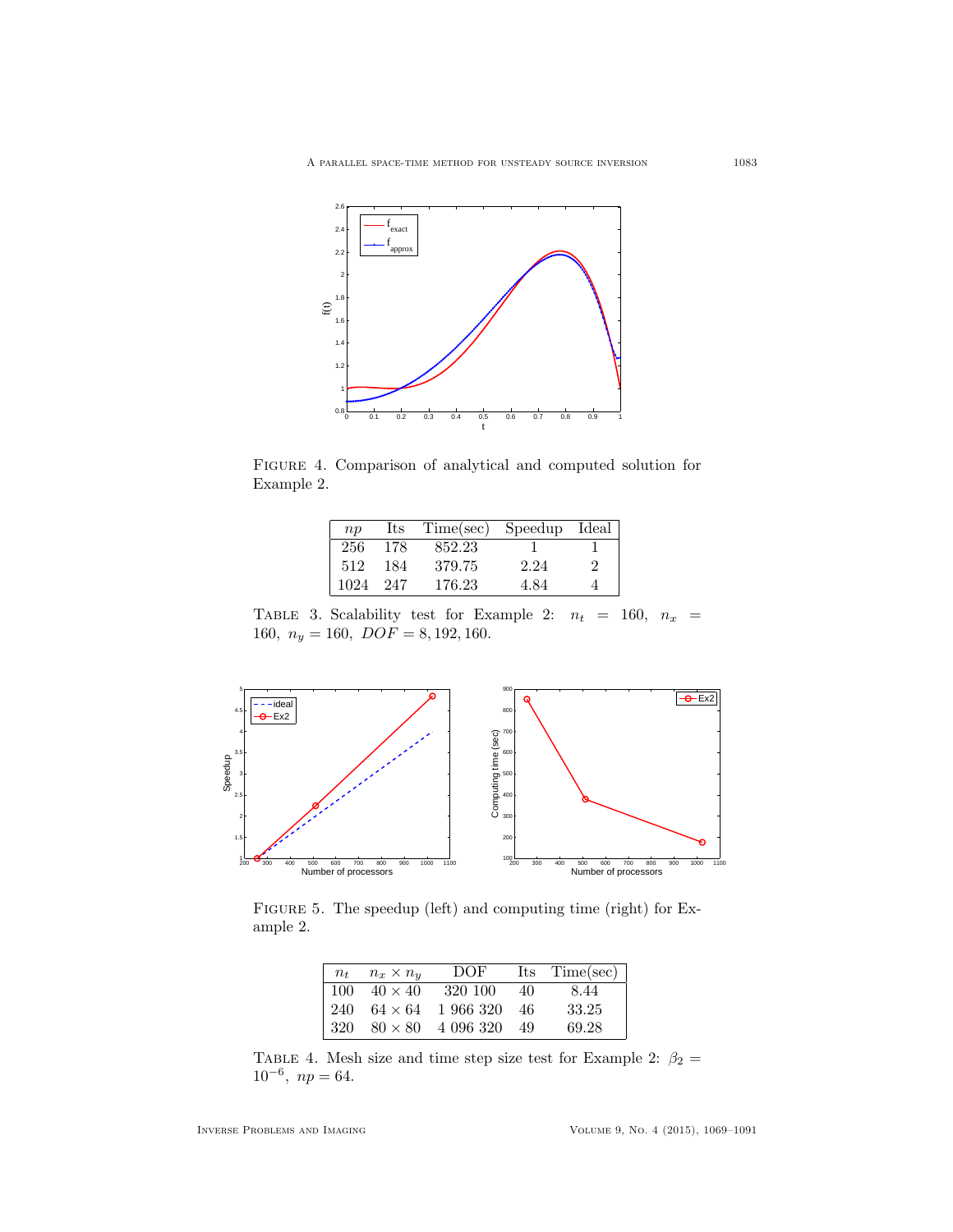

<span id="page-15-0"></span>Figure 6. Space-only ASM preconditioner (left) vs. space-time ASM preconditioner (right) for Example 2.

| Preconditioner $ np $ Its Time(sec) $  np  $ |     |      |        |                 | $\operatorname{Its}$ | Time(sec) |
|----------------------------------------------|-----|------|--------|-----------------|----------------------|-----------|
| space-only                                   | -64 | 49   | 114.34 | $\parallel$ 256 | - 129                | 230.29    |
| space-time                                   | -64 | - 39 | 37.60  | $\parallel$ 256 | 83                   | 156.64    |

<span id="page-15-1"></span>TABLE 5. Preconditioner comparison for Example 2:  $\beta_2$  =  $10^{-5}$ ,  $n_t = 100$ ,  $n_x = 40$ ,  $n_y = 40$ ,  $DOF = 320, 100$  for  $np = 64$ ;  $\beta_2 = 10^{-6}, n_t = 320, n_x = 80, n_y = 80, DOF = 4,096,320$  for  $np = 256.$ 



<span id="page-15-2"></span>FIGURE 7. Noise level test for example 2. Top left:  $\varepsilon = 1\%$ , top right:  $\varepsilon = 5\%, \text{ bottom: } \varepsilon = 10\%. \quad n_t = 240, \; n_x = 64, \; n_y = 1$ 64,  $DOF = 1,966,320, \ \beta_2 = 10^{-5}, \ np = 64.$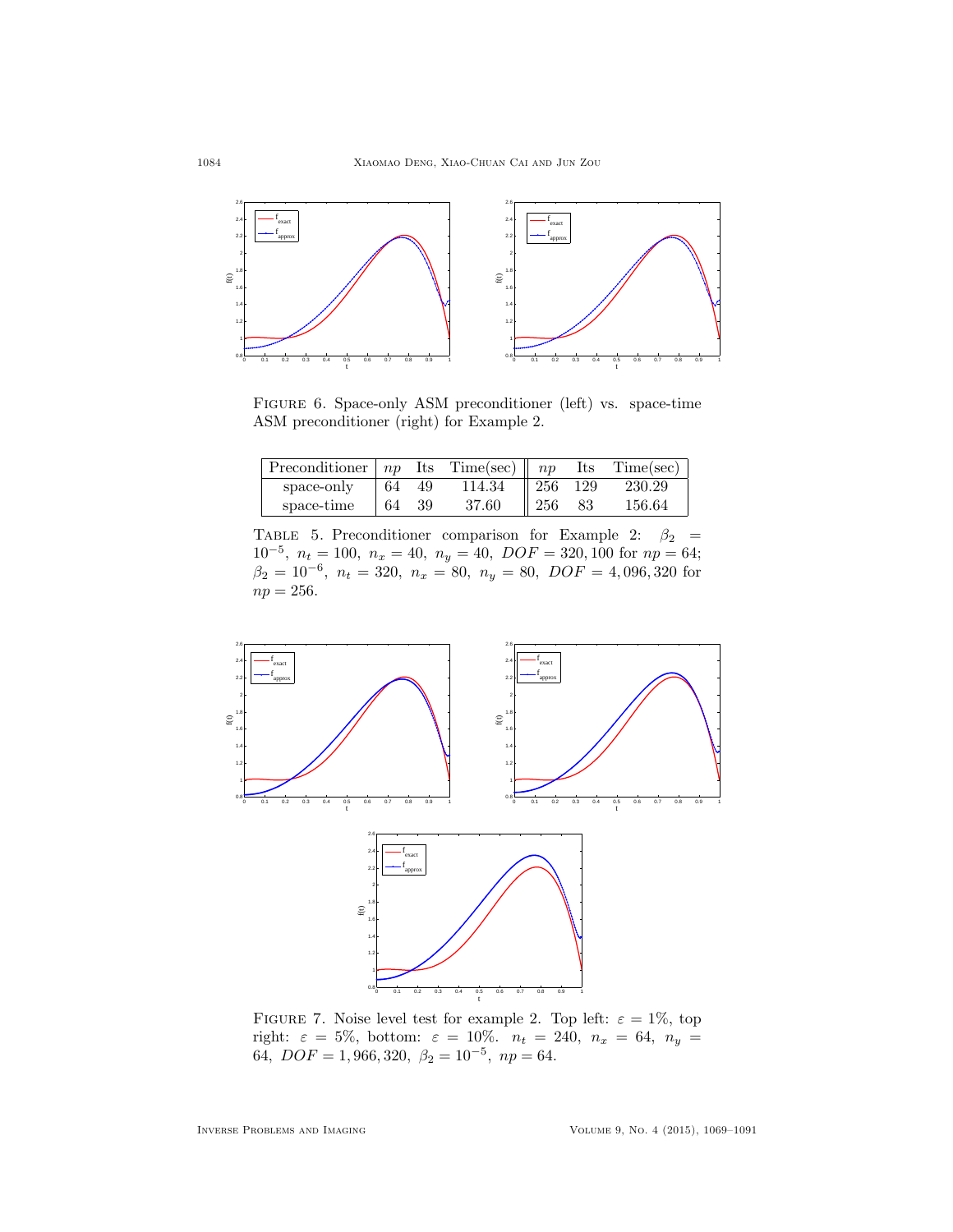

<span id="page-16-0"></span>FIGURE 8. Recovery of two source intensities using two sets of regularization parameters. Left:  $\beta_1^1 = 0, \beta_1^2 = 10^{-4}, \beta_2^1 = 10^{-6}, \beta_2^2 =$  $10^{-5}$ , right:  $\beta_1^1 = 0$ ,  $\beta_1^2 = 10^{-6}$ ,  $\beta_2^1 = 0$ ,  $\beta_2^2 = 10^{-6}$ .

| $\overline{np}$ | Its | Time(sec) | Speedup | Ideal |
|-----------------|-----|-----------|---------|-------|
| 256             | 148 | 765.80    |         |       |
| 512             | 150 | 360.88    | 2.12    | 2     |
| 1024            | 211 | 178.37    | 4.29    |       |

<span id="page-16-1"></span>Table 6. Scalability test for Example 3 with two point sources:  $n_t = 160$ ,  $n_x = 160$ ,  $n_y = 160$ ,  $DOF = 8, 192, 320$ .

needed. Here we test the following two sets of regularization parameters with  $np = 64$ :

- (1)  $\beta_1^1 = 0, \beta_1^2 = 10^{-4}$  for the source intensity function  $f_1$  and  $\beta_2^1 = 10^{-6}, \beta_2^2 =$  $10^{-5}$  for  $f_2$ . The mesh is  $n_x = 80, n_y = 80$  and the time step is  $n_t = 80$ ;
- (2)  $\beta_1^1 = 0, \beta_1^2 = 10^{-6}$  for  $f_1$  and  $\beta_2^1 = 0, \beta_2^2 = 10^{-6}$  for  $f_2$ . The mesh and the time step are set to be  $n_x = 64$ ,  $n_y = 64$  and  $n_t = 256$ .

The numerical results are shown in Figure [8.](#page-16-0) The computed  $f_1$  matches with its original data perfectly, but the computed  $f_2$  is less accurate. As we see in the tests for Example 1 and Example 2,  $f_2$  is physically harder to recover than the simpler function  $f_1$ . Overall the reconstruction effect for both source intensities are reasonable.

Next we show the strong scalability results in Figure [9](#page-17-0) and Table [6.](#page-16-1) We still observe a superlinear speedup, although it is a bit worse than that of Examples 1 and 2. It implies that it is more difficult to separate and identify multiple source intensities than the single source case. And from our previous experiments with reduced space SQP methods, the recovery of multiple sources is much more difficult to converge than that of the single source case.

Lastly, we test the algorithm with parameters such as the fill-in level of ILU factorization and the size of overlap in Table [7](#page-17-1) and Table [8,](#page-17-2) respectively.

It is observed that the number of iterations decreases with the increase of the overlapping size or the fill-in level, however, it costs more communication time when we increase the overlap between "space-time" subdomains, and more computing time is used in the preconditioning stage when we raise the fill-in level of the ILU factorization.

Example 4. We now test the numerical reconstruction for three point sources, and observe how the speedup changes with increasing number of sources.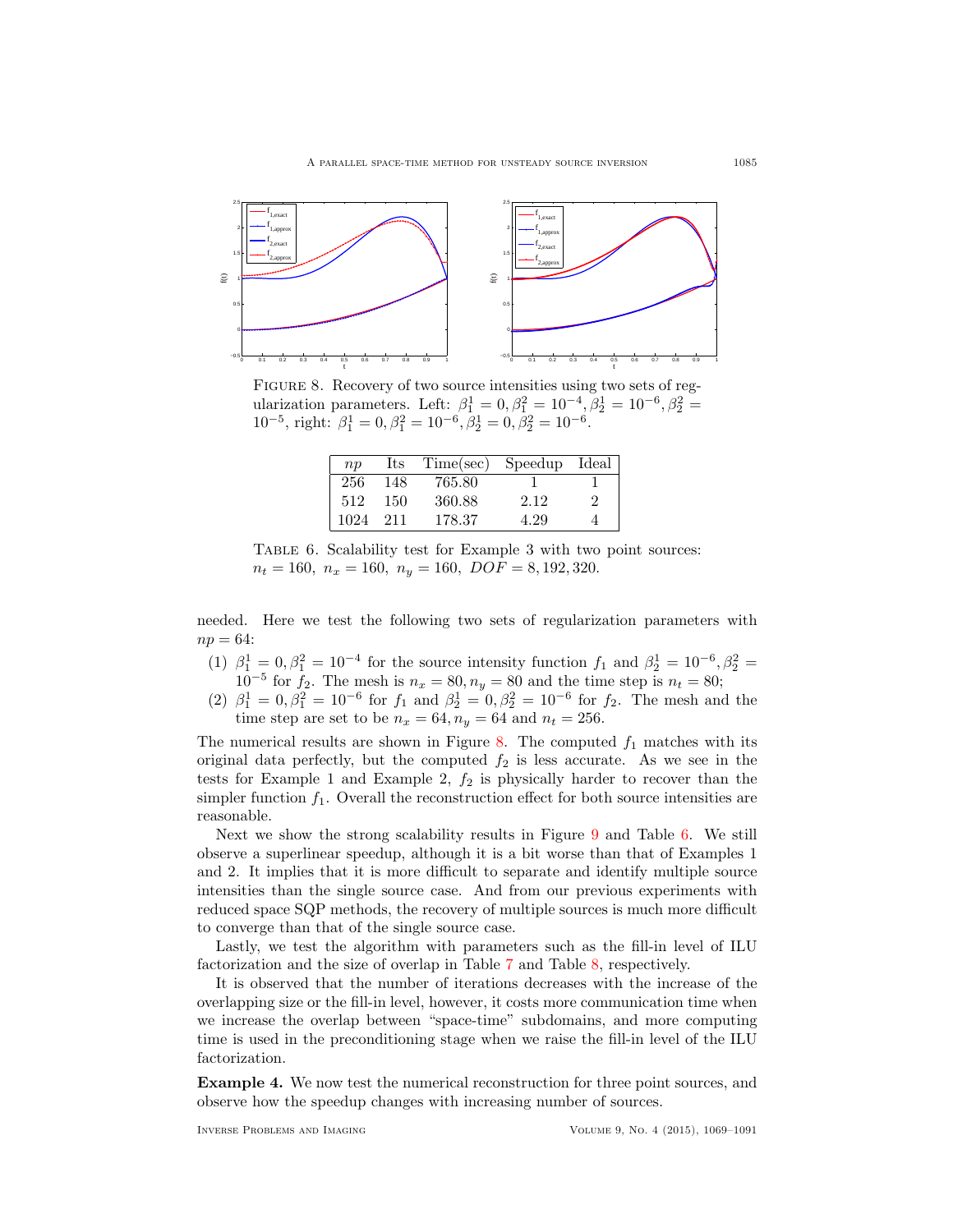

<span id="page-17-0"></span>FIGURE 9. The speedup (left) and the computing time (right) for Example 3.

| ilulevel | Its | Time(sec) |
|----------|-----|-----------|
|          | 496 | 75.98     |
| 2        | 295 | 85.12     |
| К        | 247 | 116.11    |

<span id="page-17-1"></span>TABLE 7. Fill-in level of ILU test for Example 3:  $\beta_1^2 = 10^{-6}$ ,  $\beta_2^2 =$  $10^{-6}$ ,  $n_t = 400$ ,  $n_x = 80$ ,  $n_y = 80$ ,  $DOF = 5, 120, 400$ ,  $np = 128$ .

| iovlp          | Its | Time(sec) |
|----------------|-----|-----------|
|                |     |           |
| $\mathfrak{D}$ | 432 | 114.22    |
|                | 247 | 121.26    |
| հ              | 238 | 400.12    |

<span id="page-17-2"></span>TABLE 8. Overlap test for Example 3:  $\beta_1^2 = 10^{-6}$ ,  $\beta_2^2 = 10^{-6}$ ,  $n_t = 400$ ,  $n_x = 80$ ,  $n_y = 80$ ,  $DOF = 5, 120, 400$ ,  $np = 128$ .

For this test, we take the spatial mesh  $160 \times 160$  and the number of time steps 160. Regularization parameters are respectively set to be  $\beta_1^1 = 0, \beta_2^1 = 10^{-5}$ ,  $\beta_1^2 = 10^{-4}, \beta_2^2 = 10^{-5}$  $\beta_1^2 = 10^{-4}, \beta_2^2 = 10^{-5}$  $\beta_1^2 = 10^{-4}, \beta_2^2 = 10^{-5}$  and  $\beta_1^3 = 10^{-7}, \beta_2^3 = 8 \times 10^{-6}$ . From Figure 10 we see that, apart from the initial part of the third intensity which is not quite close to the true values, the rest are recovered satisfactorily. Now we use a  $160 \times 160$  space mesh and 160 time step to test the strong scalability and compute time in Figure [11](#page-18-1) and Table [9.](#page-18-2) LU factorization is used as the subdomain solver. It is observed that the speedup for three point sources is almost linear, still satisfactory but a bit worse than Examples 1,2 and 3. As a conclusion the speedup deteriorates slowly with the number of unknown point sources.

5.2. Comparisons with two reduced space SQP methods. A reduced space method for reconstruction of the location and intensity of a single point pollutant source was developed in [\[13\]](#page-21-17). With the source location known in our current case, the process of reconstructing the source intensity described in [\[13\]](#page-21-17) can be stated as follows: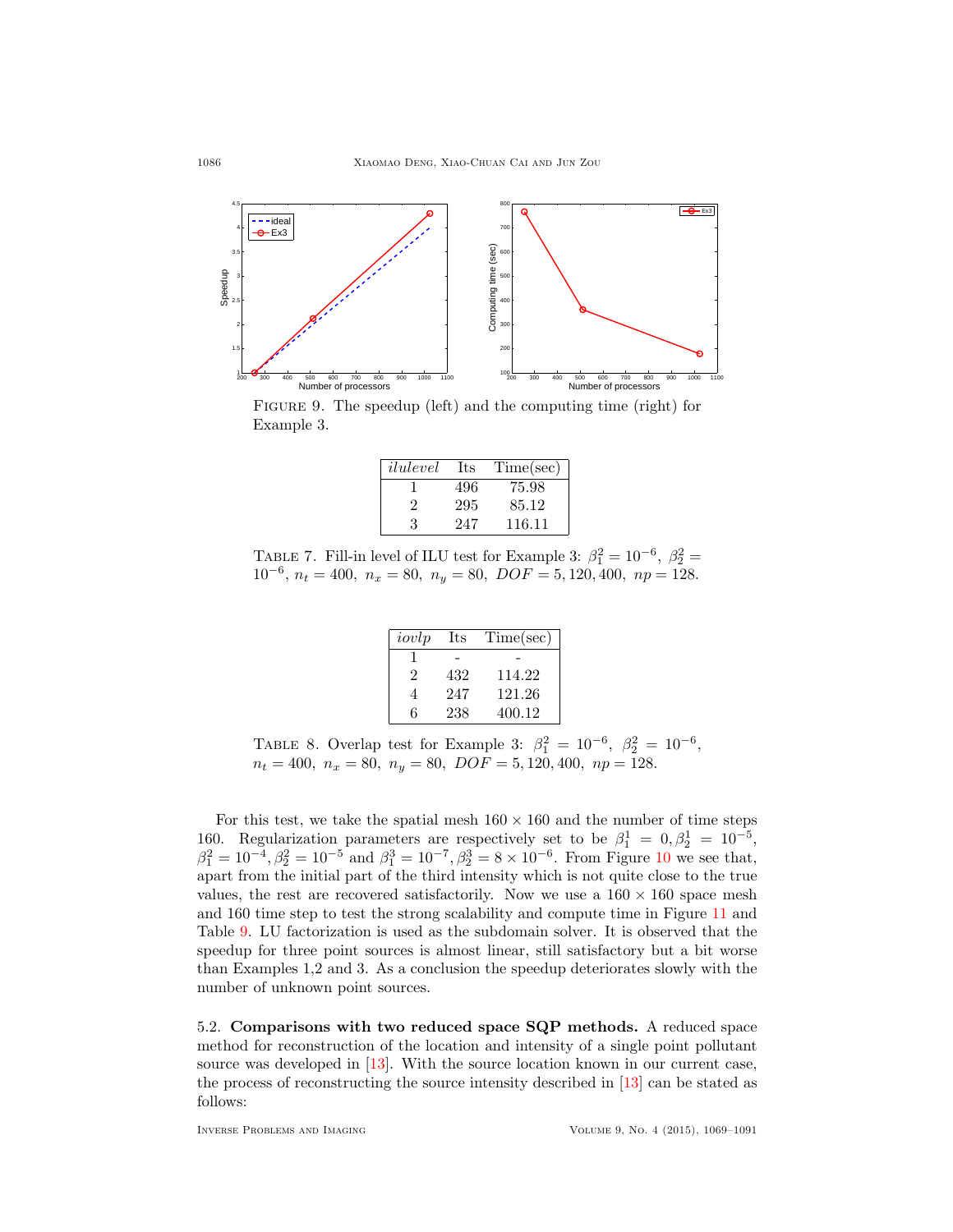

FIGURE 10. The reconstruction for three point sources.

<span id="page-18-0"></span>

| $\overline{np}$ | Its | Time(sec) | Speedup | Ideal |
|-----------------|-----|-----------|---------|-------|
| 256             | 148 | 794.19    |         |       |
| 512             | 150 | 383.56    | 2.07    | 2     |
| 1024            | 211 | 194.14    | 4.09    |       |

<span id="page-18-2"></span>Table 9. Scalability test for Example 4 with three point sources:  $n_t = 160$ ,  $n_x = 160$ ,  $n_y = 160$ ,  $DOF = 8, 192, 480$ .



<span id="page-18-1"></span>Figure 11. The speedup (left) and the computing time (right) for Example 4.

| Algorithm 2 Nonlinear CG method |  |  |  |  |
|---------------------------------|--|--|--|--|
|---------------------------------|--|--|--|--|

Select the initial guesses  $f^0$ , and set  $k := 0$ . For  $k = 1, 2, \cdots, N_{max}$ Solve the state system (the first equation in [\(13\)](#page-5-1)) for  ${C_n^n(f^k)}$ ; Solve the adjoint system (the second equation in [\(13\)](#page-5-1)) for  $\{G_h^n(f^k)\};$ Apply the nonlinear CG method to update  $f^k$ :  $f^{k+1} = f^k + \alpha_1^k d^k$ ; Stop the iteration if the stopping criteria are satisfied; otherwise set  $k := k+1$ .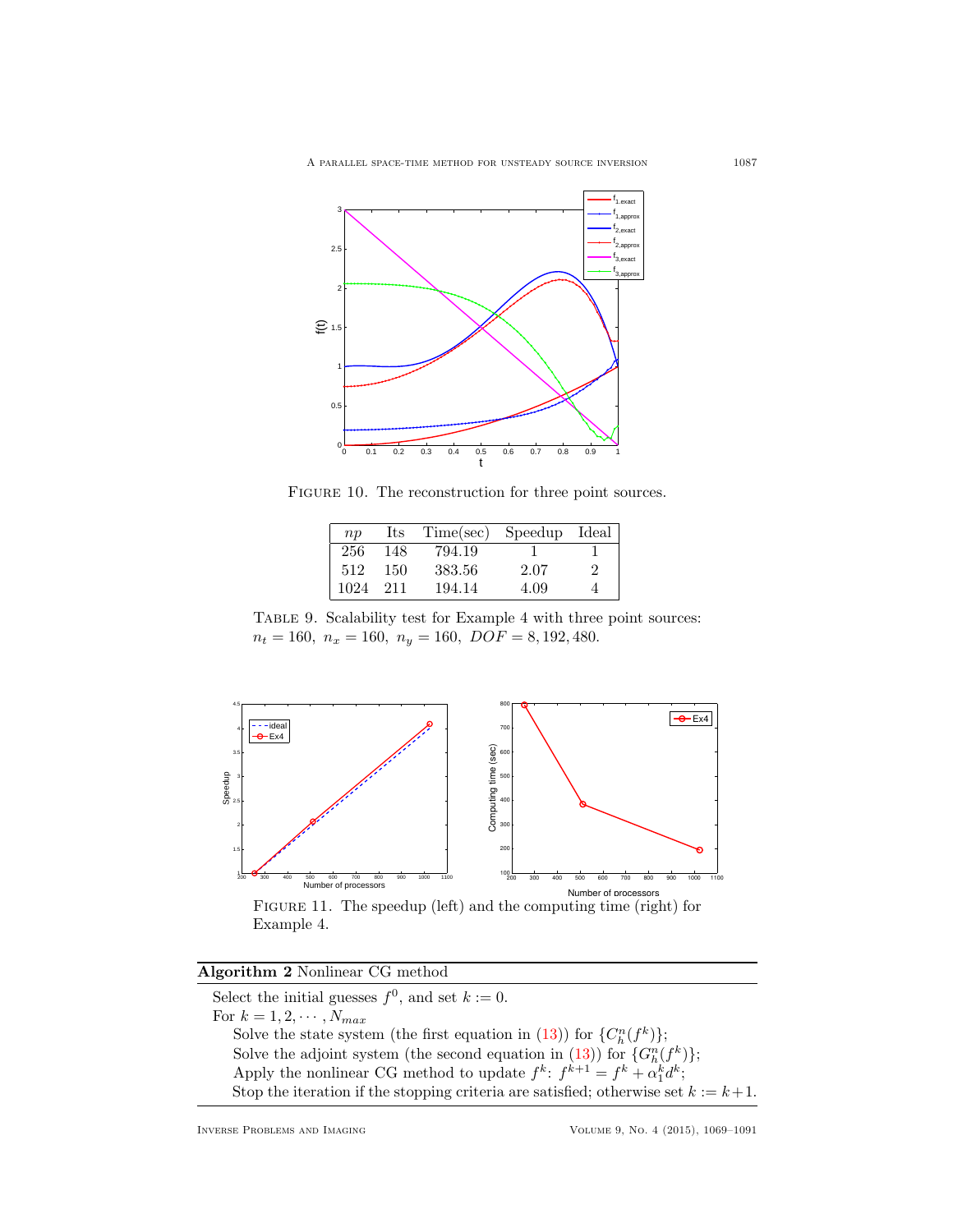We use the Fletcher-Reeves (FR) formula to update the nonlinear CG direction  $d^k$ :  $d^k = J'_k + \gamma_k d^{k-1}$ , with  $d^0 = J'_0$  and  $\gamma_k = ||J'_k||^2/||J'_{k-1}||^2$  and  $J'_k = -(J_h^{\tau})'(f^k)$ being the negative gradient direction which is obtained from formula [\(9\)](#page-4-1). That is,

$$
J'_{k} = -\left(\int_{0}^{T} (\beta_{1} f^{k}(t) - G_{h}^{\tau}(\mathbf{x}^{*}, t)) g^{\tau}(t) dt + \beta_{2} \int_{0}^{T} (f^{k})'(t) (g^{\tau})'(t) dt\right)
$$

We select the stepsize  $\alpha_1^k$  such that  $\alpha_1^k = \operatorname{argmin}_{\gamma>0} J_h^{\tau}(f^k + \gamma d_k)$ . For the  $L^2$  and  $H<sup>1</sup>$  regularizations in [\(5\)](#page-2-5), we can work out the exact formulae:

$$
\alpha_1^k = -\frac{(C_h^M(f^k) - C^{\epsilon}, A_h^M) + \beta_1(f^k, d^k)}{(A_h^M, A_h^M) + \beta_1(d^k, d^k)} (L^2 \text{ regularization}),
$$
  
\n
$$
\alpha_1^k = -\frac{(C_h^M(f^k) - C^{\epsilon}, A_h^M) + \beta_2((f^k)', (d^k)')}{(A_h^M, A_h^M) + \beta_2((d^k)', (d^k)')}(H^1 \text{ regularization}),
$$

where  $A_h^M = C_h^M (f^k)' d^k$  is obtained by solving the following sensitivity equation,

$$
(\partial_{\tau} A_h^n, v_h) + (a \nabla \bar{A}_h^n, \nabla v_h) + (\nabla \cdot (\mathbf{v} \bar{A}_h^n), v_h) = v_h(\mathbf{x}^*)(\bar{d}^k)^n, \forall v_h \in \mathring{V}^h, n = 1, \cdots, M,
$$

with  $A_h^0 = 0$ . At each iteration, three time-dependent subsystems are solved. When we implement this nonlinear CG method on parallel computers, we need to develop a parallel solver for each subsystem. We will test two cases: the first one uses the space domain decomposition preconditioner but keeps the time marching process, while the second one uses a space-time domain decomposition preconditioner as it is developed for the fully coupled system in this work and solves each time-dependent subsystem all-at-once. These two parallel solvers are denoted by  $RS(1)$  and  $RS(2)$ respectively. We shall compare the computing time between our proposed spacetime preconditioning method, denoted by FS, and the two reduced space SQP methods  $RS(1)$  and  $RS(2)$ ; see Table [10.](#page-20-8) We use the three aforementioned methods to implement Example 2 with four sets of meshes, and the number of processors increases with the refinement of the meshes. The subdomain solvers for all three kinds of methods are ILU. We firstly compute the result by the FS method with zero initial guess and record the error accuracy  $e = ||f - f^*||$ . Then we use the same initial guess and the error bound  $e$  for the reduced space methods  $RS(1)$  and  $RS(2)$ , and set the stopping criterium as  $||f^k - f^*|| < e$ . In this way we can compare the computing time for all these methods.

As shown in Table [10,](#page-20-8) the computing time of the FS method is much less than the ones of  $RS(1)$  and  $RS(2)$ . For the two reduced space methods,  $RS(2)$  using the space-time domain decomposition solver is faster than RS(1) keeping the time marching process and using a space domain decomposition solver. We can see that the space-time fully coupled preconditioner is much better for parallellization, and the all-at-once method for the fully coupled KKT system is always more efficient than the reduced space iterative optimization method on parallel systems.

<span id="page-19-0"></span>6. Concluding remarks. We developed a new space-time domain decomposition method for unsteady source inversion problems. The main ingredient of our algorithm includes solving the fully coupled KKT system by GMRES iteration with a space-time additive Schwarz preconditioner. Although the size of the linear system is significantly increased compared to the reduced space SQP methods, the one-shot method avoids the sequential step between the state equation and the adjoint equation, as well as the time-marching process in the time dimension, and thus achieves higher degree of parallelism. This is well confirmed by the numerical results shown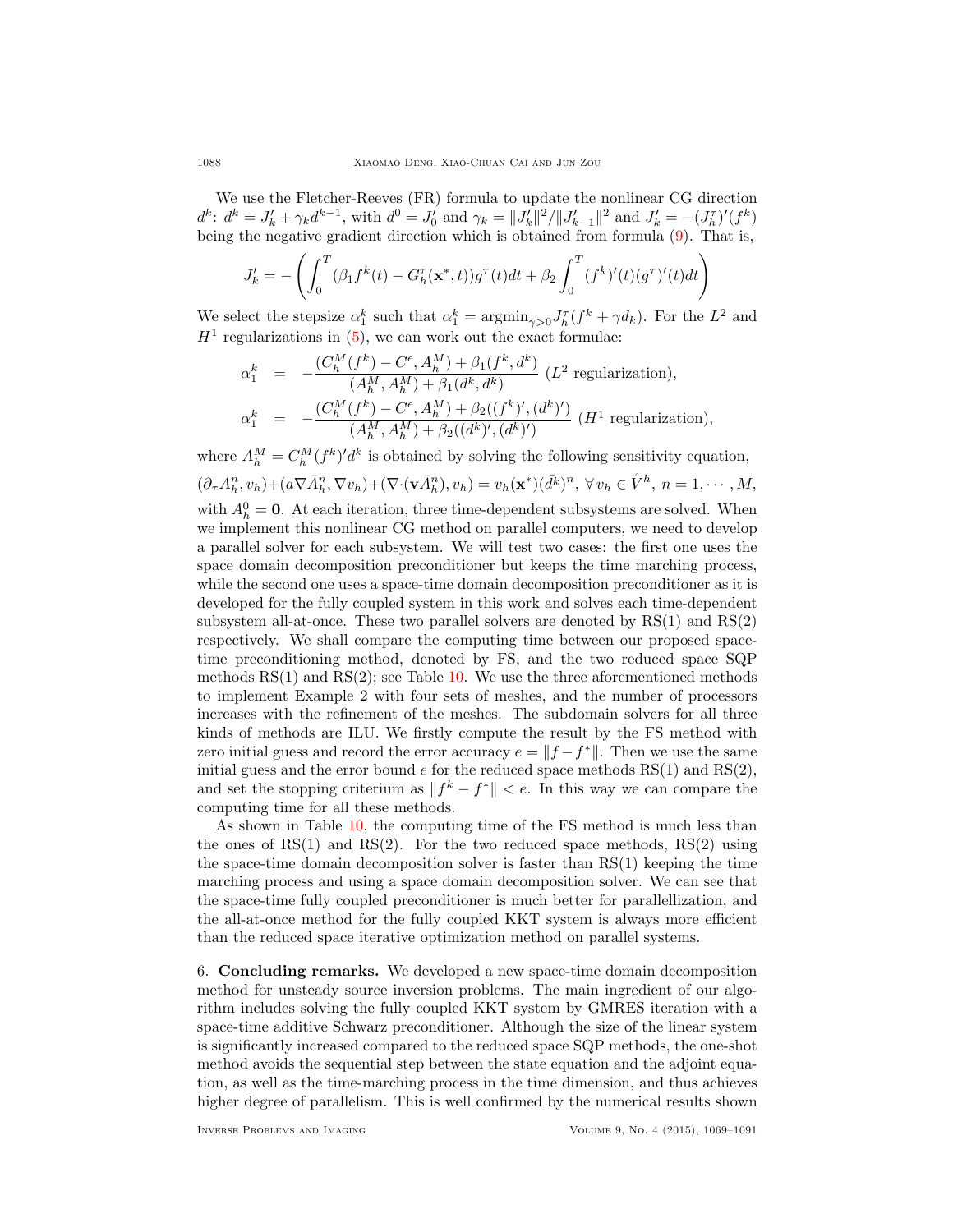A parallel space-time method for unsteady source inversion 1089

| np  | $n_{t}$ | $n_x \times n_u$ | Solver | Time(sec) |
|-----|---------|------------------|--------|-----------|
| 64  | 40      | $40 \times 40$   | FS.    | 12.064    |
|     |         |                  | RS(1)  | 418.580   |
|     |         |                  | RS(2)  | 125.484   |
| 128 | 80      | $80 \times 80$   | FS     | 15.525    |
|     |         |                  | RS(1)  | 682.794   |
|     |         |                  | RS(2)  | 99.528    |
| 256 | 160     | $80 \times 80$   | FS     | 23.736    |
|     |         |                  | RS(1)  | 994.962   |
|     |         |                  | RS(2)  | 200.543   |
| 512 | 320     | $160 \times 160$ | FS     | 136.717   |
|     |         |                  | RS(1)  | 7240.881  |
|     |         |                  | RS(2)  | 1094.886  |

<span id="page-20-8"></span>

|  |  |  |  | TABLE 10. The computing time of the proposed full space method |  |  |
|--|--|--|--|----------------------------------------------------------------|--|--|
|  |  |  |  | FS, the reduced space method $RS(1)$ and $RS(2)$ .             |  |  |

in the last section. Another advantage of the new method is that the recovery of multiple sources is obtained using the same algorithmic and software framework as the single source case, and the framework is easily extended to recover other kinds of source intensities.

We have observed from the numerical examples that the new space-time additive Schwarz method is quite robust also with respect to the noise in the observation data. It is important to note that the new space-time method is highly parallel and scalable, and extensible naturally to three-dimensional problems.

Acknowledgments. The authors would like to thank two anonymous referees for their many constructive comments and suggestions that have led to a great improvement of the paper.

#### **REFERENCES**

- <span id="page-20-2"></span>[1] V. Akcelik, G. Biros, A. Draganescu, O. Ghattas, J. Hill and B. Waanders, [Dynamic data](http://dx.doi.org/10.1109/SC.2005.25)[driven inversion for terascale simulations: Real-time identification of airborne contaminants,](http://dx.doi.org/10.1109/SC.2005.25) Proceedings of Supercomputing 2005, Seattle, WA, 2005, p43.
- <span id="page-20-1"></span>[\[2\]](http://www.ams.org/mathscinet-getitem?mr=MR1985391&return=pdf) V. Akcelik, G. Biros, O. Ghattas, K. R. Long and B. Waanders, [A variational finite element](http://dx.doi.org/10.1016/S0168-874X(03)00054-4) [method for source inversion for convective-diffusive transport,](http://dx.doi.org/10.1016/S0168-874X(03)00054-4) Finite Elements in Analysis and Design, 39 (2003), 683–705.
- <span id="page-20-0"></span>[3] J. Atmadja and A. C. Bagtzoglou, [State of the art report on mathematical methods for](http://dx.doi.org/10.1006/enfo.2001.0055) [groundwater pollution source identification,](http://dx.doi.org/10.1006/enfo.2001.0055) Environmental Forensics, 2 (2001), 205–214.
- <span id="page-20-6"></span>[4] L. Baflico, S. Bernard, Y. Maday, G. Turinici and G. Zerah, Parallel-in-time moleculardynamics simulations, *Physical Review E*,  $66$  (2002), 2–5.
- <span id="page-20-3"></span>[5] V. Balakrishnan, [All about the Dirac Delta function\(?\),](http://dx.doi.org/10.1007/BF02866759) Resonance, 8 (2003), 48–58.
- <span id="page-20-7"></span>[6] S. Balay, K. Buschelman, V. Eijkhout, W. D. Gropp, D. Kaushik, M. G. Knepley, L. C. McInnes, B. F. Smith and H. Zhang, PETSc Users Manual, Technical report, Argonne National Laboratory, 2014.
- <span id="page-20-4"></span>[7] A. Battermann, Preconditioners for Karush-Kuhn-Tucker Systems Arising in Optimal Control, Master Thesis, Virginia Polytechnic Institute and State University, Blacksburg, Virginia, 1996.
- <span id="page-20-5"></span>[8] G. Biros and O. Ghattas, [Parallel preconditioners for KKT systems arising in optimal control](http://dx.doi.org/10.1016/B978-044482851-4.50017-7) [of viscous incompressible flows,](http://dx.doi.org/10.1016/B978-044482851-4.50017-7) in Parallel Computational Fluid Dynamics 1999, Towards Teraflops, Optimization and Novel Formulations, 2000, 131–138.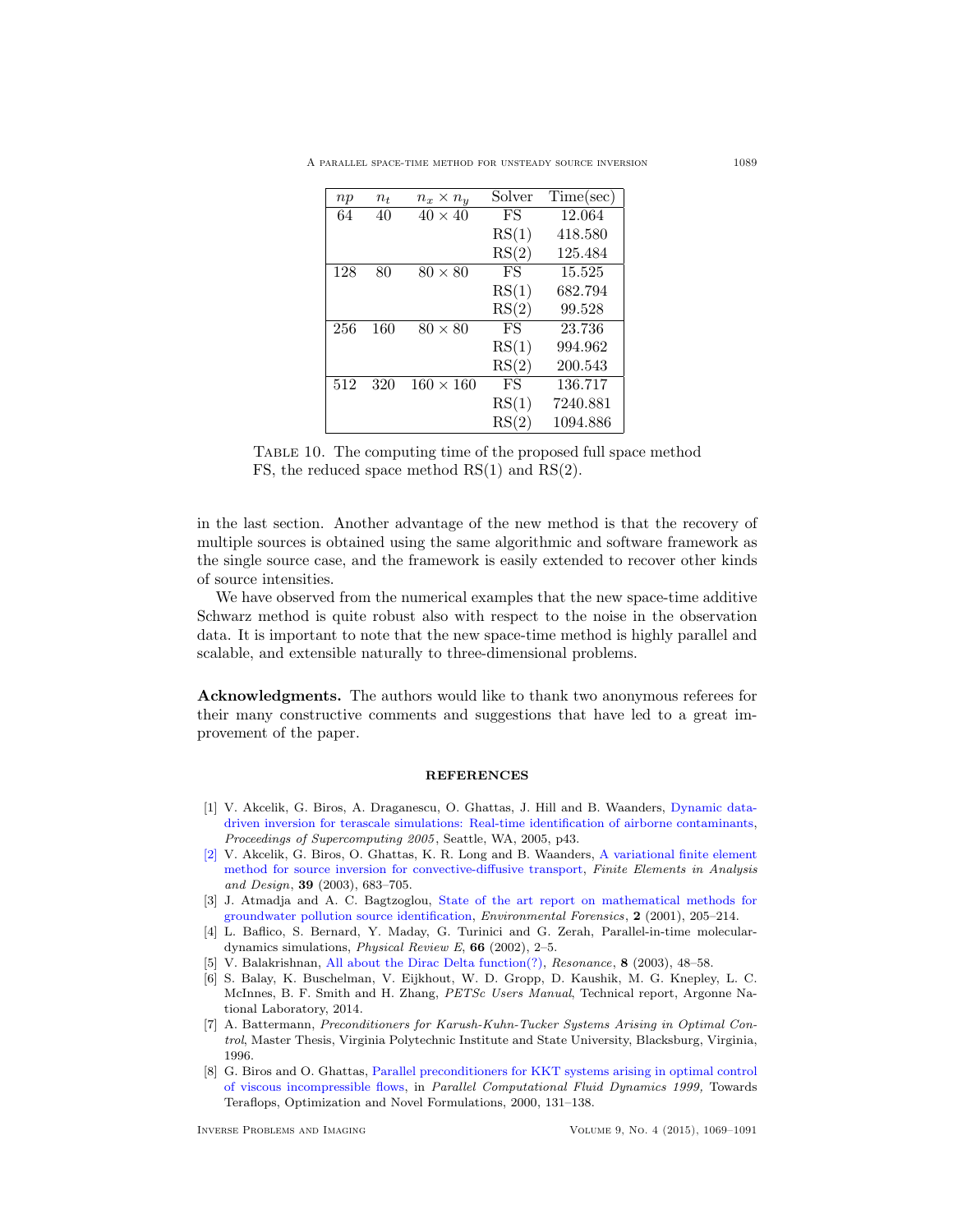- <span id="page-21-8"></span>[\[9\]](http://www.ams.org/mathscinet-getitem?mr=MR2516212&return=pdf) X.-C. Cai, S. Liu and J. Zou, [Parallel overlapping domain decomposition methods for cou](http://dx.doi.org/10.2140/camcos.2009.4.1)[pled inverse elliptic problems,](http://dx.doi.org/10.2140/camcos.2009.4.1) Communications in Applied Mathematics and Computational Science,  $4(2009)$ , 1–26.
- <span id="page-21-23"></span>[\[10\]](http://www.ams.org/mathscinet-getitem?mr=MR1718707&return=pdf) X.-C. Cai and M. Sarkis, [A restricted additive Schwarz preconditioner for general sparse linear](http://dx.doi.org/10.1137/S106482759732678X) [systems,](http://dx.doi.org/10.1137/S106482759732678X) SIAM Journal on Scientific Computing,  $21$  (1999), 792–797.
- <span id="page-21-14"></span>[\[11\]](http://www.ams.org/mathscinet-getitem?mr=MR1680814&return=pdf) Z. Chen and J. Zou, [An augmented Lagrangian method for identifying discontinuous param](http://dx.doi.org/10.1137/S0363012997318602)[eters in elliptic systems,](http://dx.doi.org/10.1137/S0363012997318602) SIAM Journal on Control and Optimization, 37 (1999), 892–910.
- <span id="page-21-15"></span>[\[12\]](http://www.ams.org/mathscinet-getitem?mr=MR0520174&return=pdf) P. G. Ciarlet, The Finite Element Method for Elliptic Problems,  $1^{st}$  edition, North-Holland Pub. Co., Amsterdam/New York, 1978.
- <span id="page-21-17"></span>[\[13\]](http://www.ams.org/mathscinet-getitem?mr=MR3064268&return=pdf) X. M. Deng, Y. B. Zhao and J. Zou, On linear finite elements for simultaneously recovering source location and intensity, International Journal of Numerical Analysis and Modeling, 10 (2013), 588–602.
- <span id="page-21-0"></span>[\[14\]](http://www.ams.org/mathscinet-getitem?mr=MR1408680&return=pdf) H. W. Engl, M. Hanke and A. Neubauer, [Regularization of Inverse Problems](http://dx.doi.org/10.1007/978-94-009-1740-8), Mathematics and its Applications, 375, Kluwer Academic Publishers Group, Dordrecht, 1996.
- <span id="page-21-20"></span>[\[15\]](http://www.ams.org/mathscinet-getitem?mr=MR2012613&return=pdf) C. Farhat and M. Chandesris, [Time-decomposed parallel time-integrators: theory and feasi](http://dx.doi.org/10.1002/nme.860)[bility studies for fluid, structure, and fluid-structure applications,](http://dx.doi.org/10.1002/nme.860) International Journal for Numerical Methods in Engineering, 58 (2003), 1397–1434.
- <span id="page-21-19"></span>[\[16\]](http://www.ams.org/mathscinet-getitem?mr=MR2427859&return=pdf) M. J. Gander and E. Hairer, [Nonlinear convergence analysis for the parareal algorithm,](http://dx.doi.org/10.1007/978-3-540-75199-1_4) Domain Decomposition Methods in Science and Engineering XVII , Lect. Notes Comput. Sci. Eng., 60, Springer, Berlin, 2008, 45–56.
- <span id="page-21-6"></span>[17] S. Gorelick, B. Evans and I. Remson, Identifying sources of groundwater pullution: An optimization approach, Water Resources Research, 19 (1983), 779–790.
- <span id="page-21-10"></span>[\[18\]](http://www.ams.org/mathscinet-getitem?mr=MR2397947&return=pdf) E. Haber, [A parallel method for large scale time domain electromagnetic inverse problems,](http://dx.doi.org/10.1016/j.apnum.2007.01.017) Applied Numerical Mathematics, 58 (2008), 422–434.
- <span id="page-21-2"></span>[\[19\]](http://www.ams.org/mathscinet-getitem?mr=MR2519858&return=pdf) A. Hamdi, [The recovery of a time-dependent point source in a linear transport equation:](http://dx.doi.org/10.1088/0266-5611/25/7/075006) [Application to surface water pollution,](http://dx.doi.org/10.1088/0266-5611/25/7/075006) Inverse Problems, 25 (2009), 075006, 18pp.
- <span id="page-21-3"></span>[\[20\]](http://www.ams.org/mathscinet-getitem?mr=MR2558669&return=pdf) A. Hamdi, [Identification of a time-varying point source in a system of two coupled linear](http://dx.doi.org/10.1088/0266-5611/25/11/115009) [diffusion-advection- reaction equations: Application to surface water pollution,](http://dx.doi.org/10.1088/0266-5611/25/11/115009) Inverse Problems, 25 (2009), 115009, 21pp.
- <span id="page-21-16"></span>[\[21\]](http://www.ams.org/mathscinet-getitem?mr=MR2670110&return=pdf) B. Jin and J. Zou, [Numerical estimation of the Robin coefficient in a stationary diffusion](http://dx.doi.org/10.1093/imanum/drn066) [equation,](http://dx.doi.org/10.1093/imanum/drn066) IMA Journal of Numerical Analysis, 30 (2010), 677–701.
- <span id="page-21-4"></span>[\[22\]](http://www.ams.org/mathscinet-getitem?mr=MR1607632&return=pdf) Y. L. Keung and J. Zou, [Numerical identifications of parameters in parabolic systems,](http://dx.doi.org/10.1088/0266-5611/14/1/009) Inverse Problems, 14 (1998), 83–100.
- <span id="page-21-5"></span>[\[23\]](http://www.ams.org/mathscinet-getitem?mr=MR1813283&return=pdf) Y. L. Keung and J. Zou, [An efficient linear solver for nonlinear parameter identification](http://dx.doi.org/10.1137/S1064827598346740) [problems,](http://dx.doi.org/10.1137/S1064827598346740) SIAM Journal on Scientific Computing, 22 (2000), 1511-1526.
- <span id="page-21-9"></span>[\[24\]](http://www.ams.org/mathscinet-getitem?mr=MR0047303&return=pdf) H. W. Kuhn and A. W. Tucker, Nonlinear programming, in Proceedings of 2nd Berkeley Symposium, University of California Press, Berkeley, 1951, 481–492.
- <span id="page-21-18"></span>[\[25\]](http://www.ams.org/mathscinet-getitem?mr=MR1842465&return=pdf) J.-L. Lions, Y. Maday and G. Turinici, [A "parareal" in time discretization of PDEs,](http://dx.doi.org/10.1016/S0764-4442(00)01793-6) Comptes-Rendus de l'Academie des Sciences Series I Mathematics, 332 (2001), 661-668.
- <span id="page-21-12"></span>[26] X. Liu, Identification of Indoor Airborne Contaminant Sources with Probability-Based Inverse Modeling Methods, Ph.D. Thesis, University of Colorado, 2008.
- <span id="page-21-1"></span>[27] X. Liu and Z. Zhai, [Inverse modeling methods for indoor airborne pollutant tracking literature](http://dx.doi.org/10.1111/j.1600-0668.2007.00497.x) [review and fundamentals,](http://dx.doi.org/10.1111/j.1600-0668.2007.00497.x) Indoor Air, 17 (2007), 419–438.
- <span id="page-21-21"></span>[28] Y. Maday and G. Turinici, [Parallel in time algorithms for quantum control: Parareal time](http://dx.doi.org/10.1002/qua.10554) [discretization scheme,](http://dx.doi.org/10.1002/qua.10554) International Journal of Quantum Chemistry, 93 (2003), 223–228.
- <span id="page-21-22"></span>[\[29\]](http://www.ams.org/mathscinet-getitem?mr=MR2235771&return=pdf) Y. Maday and G. Turinici, [The parareal in time iterative solver: A further direction to parallel](http://dx.doi.org/10.1007/3-540-26825-1_45) [implementation,](http://dx.doi.org/10.1007/3-540-26825-1_45) in Domain Decomposition Methods in Science and Engineering, Lect. Notes Comput. Sci. Eng., 40, Springer, Berlin, 2005, 441–448.
- <span id="page-21-13"></span>[30] G. Nunnari, A. Nucifora and C. Randieri, [The application of neural techniques to the mod](http://dx.doi.org/10.1016/S0304-3800(98)00118-5)[elling of time-series of atmospheric pollution data,](http://dx.doi.org/10.1016/S0304-3800(98)00118-5) Ecological Modelling, 111 (1998), 187–205.
- <span id="page-21-7"></span>[\[31\]](http://www.ams.org/mathscinet-getitem?mr=MR2199750&return=pdf) E. Prudencio, R. Byrd and X.-C. Cai, [Parallel full space SQP Lagrange-Newton-Krylov-](http://dx.doi.org/10.1137/040602997)[Schwarz algorithms for PDE-constrained optimization problems,](http://dx.doi.org/10.1137/040602997) SIAM Journal on Scientific Computing, 27 (2006), 1305–1328.
- <span id="page-21-11"></span>[\[32\]](http://www.ams.org/mathscinet-getitem?mr=MR2173478&return=pdf) R. Revelli and L. Ridolfi, [Nonlinear convection-dispersion models with a localized pollutant](http://dx.doi.org/10.1016/j.mcm.2004.06.023) [source II–a class of inverse problems,](http://dx.doi.org/10.1016/j.mcm.2004.06.023) Mathematical and Computer Modelling, 42 (2005), 601–612.
- <span id="page-21-24"></span>[\[33\]](http://www.ams.org/mathscinet-getitem?mr=MR1990645&return=pdf) Y. Saad, *[Iterative Methods for Sparse Linear Systems](http://dx.doi.org/10.1137/1.9780898718003)*,  $2^{nd}$  edition, Society for Industrial and Applied Mathematics, 2003.